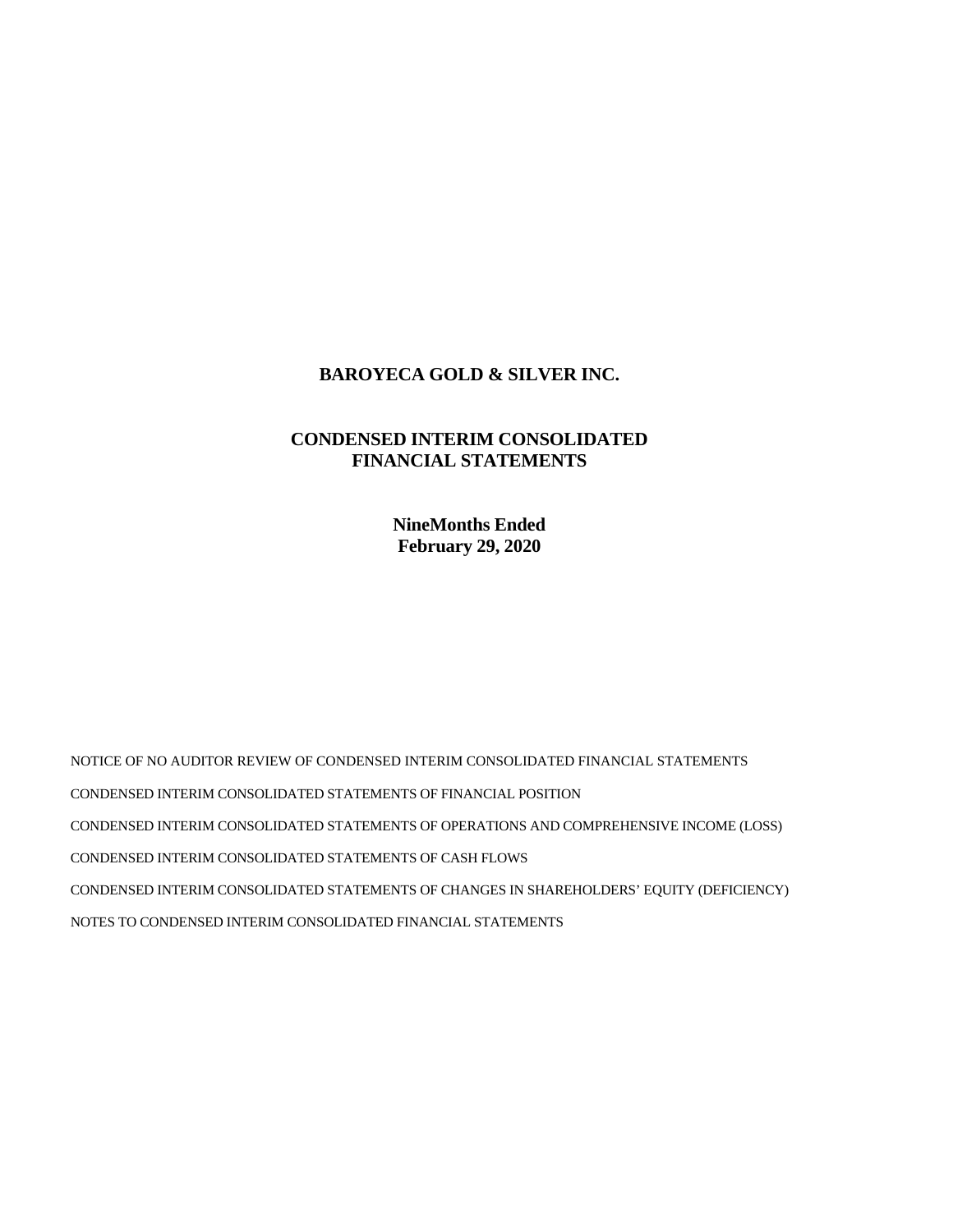# **BAROYECA GOLD & SILVER INC. February 29, 2020**

### NOTICE OF NO AUDITOR REVIEW OF CONDENSED INTERIM CONSOLIDATED FINANCIAL STATEMENTS

Under National Instrument 51-102, Part 4, subsection 4.3(3) (a), if an auditor has not performed a review of the condensed interim consolidated financial statements, they must be accompanied by a notice indicating that the financial statements have not been reviewed by an auditor.

The Company's independent auditor has not performed a review of these financial statements in accordance with standards established by the Canadian Institute of Chartered Accountants for a review of interim financial statements by an entity's auditor.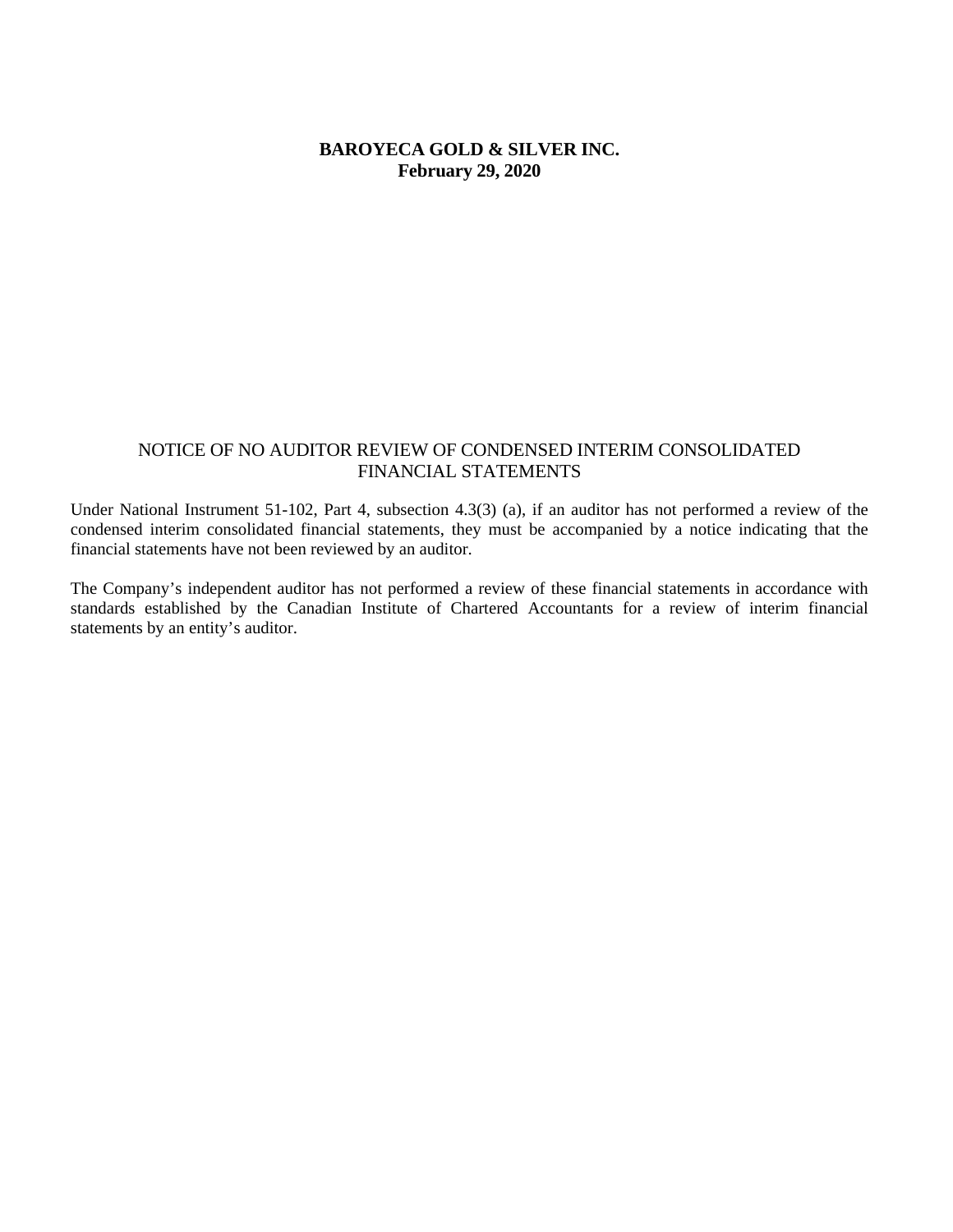# **BAROYECA GOLD & SILVER INC. CONDENSED INTERIM CONSOLIDATED STATEMENTS OF FINANCIAL POSITION**

(Expressed in Canadian dollars) (Unaudited – See Notice)

|                                                         | February 29,<br>2020 | May 31,<br>2019 |
|---------------------------------------------------------|----------------------|-----------------|
| <b>ASSETS</b>                                           |                      |                 |
| <b>CURRENT</b>                                          |                      |                 |
| Cash                                                    | \$<br>2,247          | \$<br>16,120    |
| Marketable securities                                   | 11,000               | 11,000          |
| Amounts receivable                                      | 2,166                | 1,778           |
| Prepaid expenses                                        | 3,334                | 13,435          |
|                                                         | 18,747               | 42,333          |
| <b>Exploration</b> advances                             | 241                  | 241             |
| Equipment - Note 4                                      | 18,599               | 21,576          |
| Exploration and evaluation assets $-$ Note 5            | 608,249              | 500,000         |
|                                                         | \$<br>645,836        | \$<br>564,150   |
| <b>LIABILITIES</b>                                      |                      |                 |
| <b>CURRENT</b>                                          |                      |                 |
| Accounts payable and accrued liabilities - Note 7 and 8 | \$<br>2,860,481      | \$<br>2,639,540 |
| Advance payable - Note 14                               | 20,000               | 20,000          |
| Line of credit - Note 7                                 | 25,598               | 16              |
| Loan Payable-Note 12                                    | 369,298              | 371,993         |
|                                                         | 3,275,377            | 3,031,549       |
| SHAREHOLDERS' EQUITY (DEFICIENCY)                       |                      |                 |
| Capital Stock - Note 6                                  | 4,749,373            | 4,749,373       |
| Agent options - Note 6                                  | 100,629              | 100,629         |
| Reserves                                                | 683,742              | 683,742         |
| Deficit                                                 | (8, 154, 858)        | (7,993,562)     |
| Accumulated other comprehensive income                  | (8, 427)             | (7,581)         |
|                                                         | (2,629,541)          | (2,467,399)     |
|                                                         | \$<br>645,836        | \$<br>564,150   |

### **NATURE AND CONTINUANCE OF OPERATIONS** *(Note 1)*

#### **Approved on behalf of the Board:**

*"Richard Wilson" "Douglas Eacrett"* 

Richard Wilson – Director Douglas Eacrett – Director

The accompanying notes are an integral part of these condensed consolidated financial statements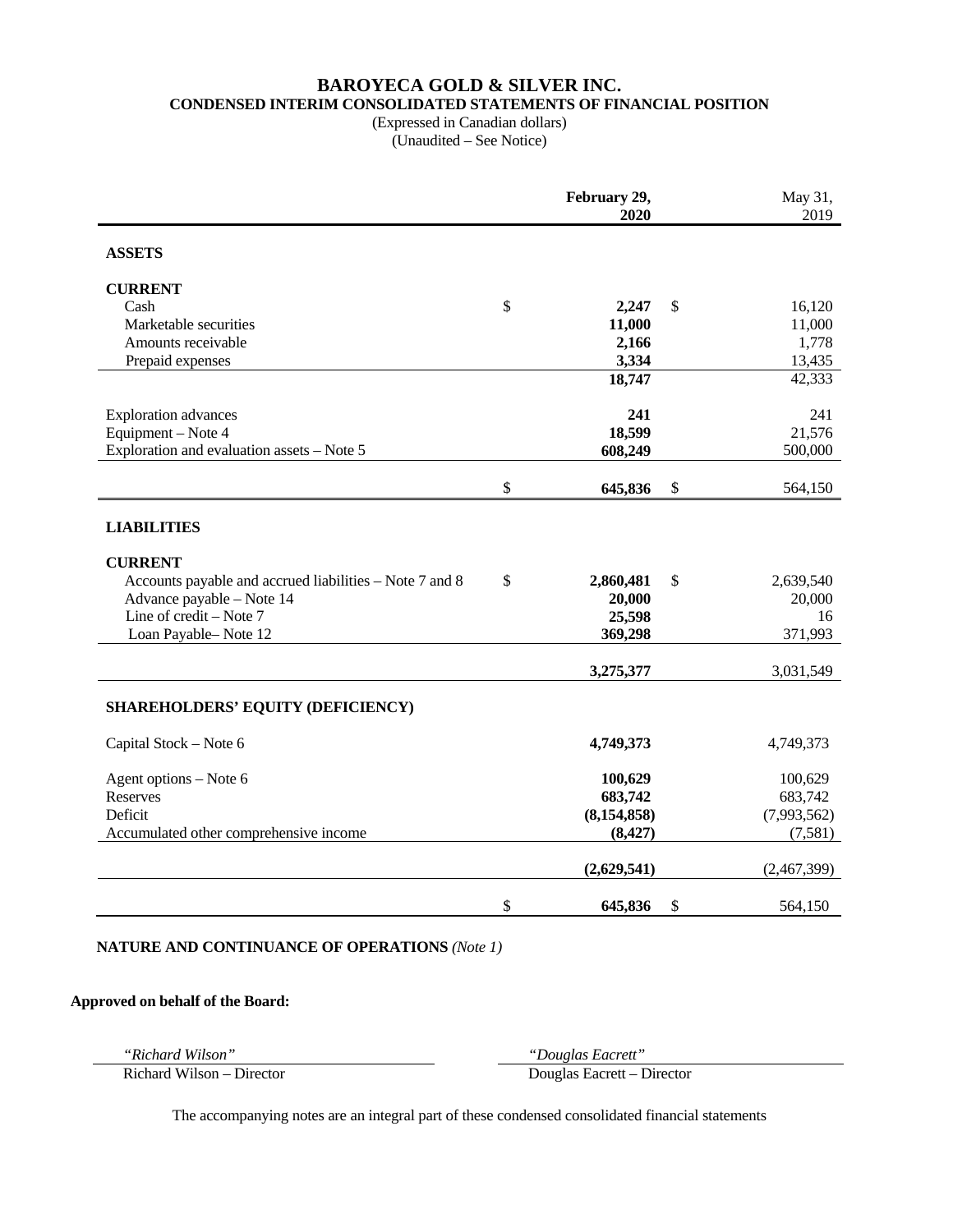# **BAROYECA GOLD & SILVER INC.**

# **CONDENSED INTERIM CONSOLIDATED STATEMENTS OF OPERATIONS AND COMPREHENSIVE INCOME**

**(LOSS)** 

 (Expressed in Canadian dollars) (Unaudited – See Notice)

|                                                           | <b>Three Months</b><br><b>Ended</b><br>February 29,<br>2020 |               | Three Months<br>Ended<br>February 28,<br>2019 | <b>Nine Months</b><br><b>Ended</b><br>February 29,<br>2020 |               | <b>NineMonths</b><br>Ended<br>February 28,<br>2019 |
|-----------------------------------------------------------|-------------------------------------------------------------|---------------|-----------------------------------------------|------------------------------------------------------------|---------------|----------------------------------------------------|
| <b>EXPENSES</b>                                           |                                                             |               |                                               |                                                            |               |                                                    |
| Depreciation - Note 4                                     | \$<br>922                                                   | $\mathcal{S}$ | 931                                           | \$<br>2,773                                                | - \$          | 2,764                                              |
| <b>Bank</b> charges                                       | 3,897                                                       |               | 477                                           | 9,340                                                      |               | 3,641                                              |
| Finance costs – Note 13                                   | 13,536                                                      |               | 15,148                                        | 41,069                                                     |               | 43,936                                             |
| Insurance                                                 | 3,272                                                       |               | 4,975                                         | 10,491                                                     |               | 12,974                                             |
| Management fees - Note 8                                  | 15,000                                                      |               | 15,000                                        | 45,000                                                     |               | 45,000                                             |
| Office and miscellaneous                                  | 929                                                         |               | 1,556                                         | 6,348                                                      |               | 3,970                                              |
| Professional fees                                         | 6,123                                                       |               | 11,477                                        | 29,735                                                     |               | 30,171                                             |
| Transfer agent and filing fees                            | 6,047                                                       |               | 3,015                                         | 14,669                                                     |               | 6.081                                              |
| Travel and promotion                                      | 385                                                         |               | 3,055                                         | 2,168                                                      |               | 8,274                                              |
| <b>LOSS BEFORE OTHER INCOME</b><br><b>IMPAIRMENT LOSS</b> | (50, 111)                                                   |               | (55, 634)                                     | (161, 593)                                                 |               | (156, 811)                                         |
| <b>MISCELLANEOUS INCOME</b>                               | 92                                                          |               | 136                                           | 297                                                        |               | 1,376                                              |
| <b>GAIN FROM SALE OF EQUIPMENT</b>                        |                                                             |               | 56                                            |                                                            |               | 91,781                                             |
| <b>NET LOSS FOR THE PERIOD</b>                            | (50, 019)                                                   |               | (55, 442)                                     | (161,296)                                                  |               | (63, 654)                                          |
| <b>Translation adjustment</b>                             | (1,572)                                                     |               | (656)                                         | (846)                                                      |               | 292                                                |
| <b>COMPREHENSIVE LOSS FOR THE PERIOD</b>                  | \$<br>$(51,591)$ \$                                         |               | (56,098)                                      | \$<br>(162, 142)                                           | $\mathbb{S}$  | (63, 362)                                          |
| <b>LOSS PER SHARE</b><br><b>Basic and diluted</b>         | \$<br>(0.01)                                                | $\mathcal{S}$ | (0.00)                                        | \$<br>(0.03)                                               | $\mathcal{S}$ | (0.00)                                             |
| WEIGHTED AVERAGE NUMBER OF<br><b>SHARES OUTSTANDING</b>   | 5,376,994                                                   |               | 5,126,994                                     | 5,376,994                                                  |               | 5,126,994                                          |

The accompanying notes are an integral part of these condensed consolidated financial statements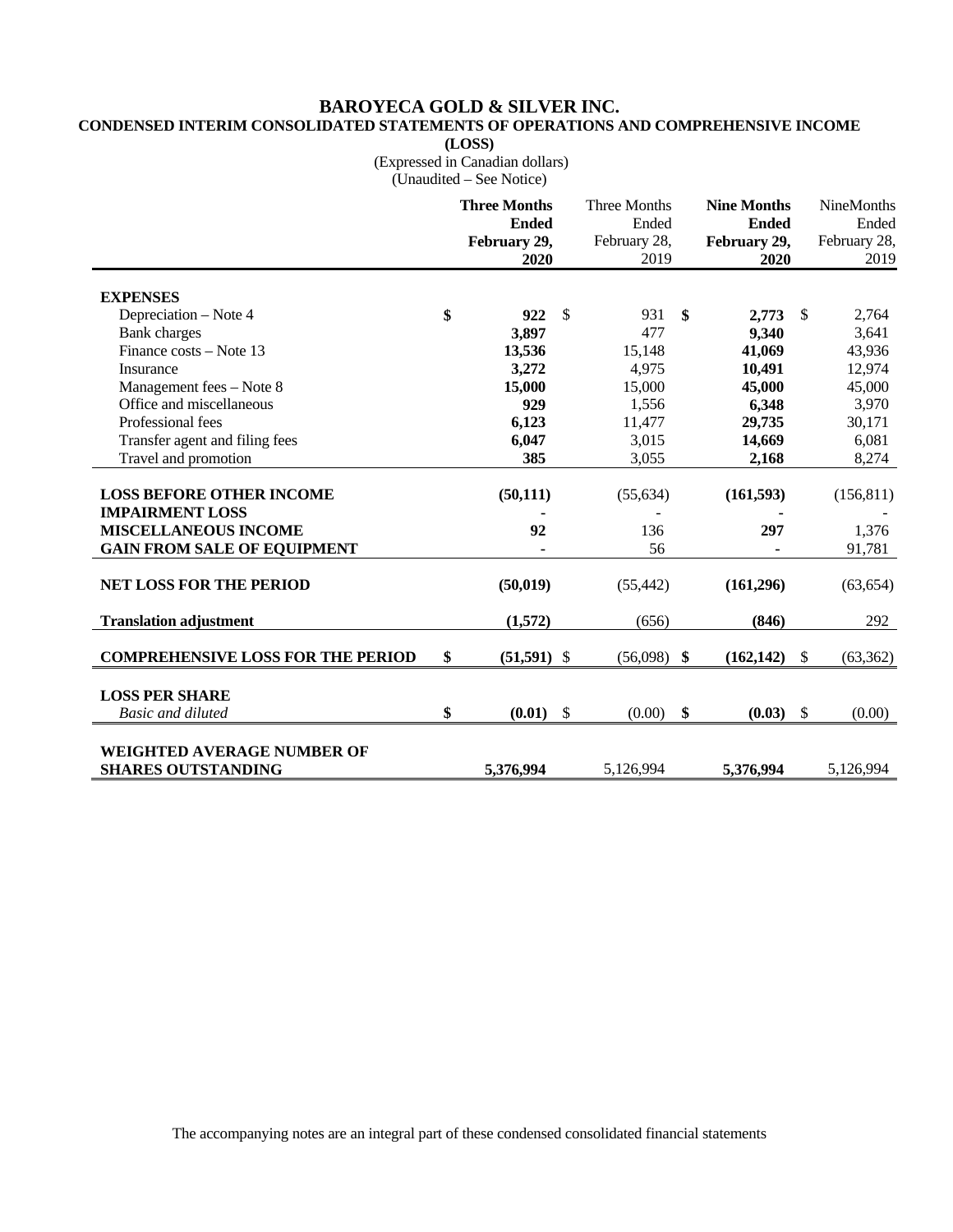# **BAROYECA GOLD & SILVER INC.**

**CONDENSED INTERIM CONSOLIDATED STATEMENTS OF CASH FLOWS** 

(Expressed in Canadian dollars) (Unaudited – See Notice)

|                                                                 | <b>Nine Months</b><br><b>Ended</b><br>February 29,<br>2020 | Nine Months<br>Ended<br>February 28,<br>2019 |
|-----------------------------------------------------------------|------------------------------------------------------------|----------------------------------------------|
|                                                                 |                                                            |                                              |
|                                                                 |                                                            |                                              |
| <b>CASH FLOWS PROVIDED BY (USED FOR):</b>                       |                                                            |                                              |
| <b>OPERATING ACTIVITIES</b>                                     |                                                            |                                              |
| Loss for the period                                             | \$<br>$(161,296)$ \$                                       | (63, 654)                                    |
| Adjusted for items not involving cash:                          |                                                            |                                              |
| Depreciation                                                    | 1,849                                                      | 2,764                                        |
| Gain from sales of equipment                                    |                                                            | (91, 781)                                    |
| Amortized finance costs                                         |                                                            | 1,741                                        |
| Net changes in non-cash working capital items:                  |                                                            |                                              |
| Decrease (increase) in prepaid expenses                         | 9,837                                                      | 10,176                                       |
| Decrease (increase) in accounts receivable                      | (389)                                                      | 2,482                                        |
| Increase (decrease) in accounts payable and accrued liabilities | 55,934                                                     | (54,254)                                     |
| Increase in due to related parties                              | 158,917                                                    | 100,990                                      |
|                                                                 |                                                            |                                              |
|                                                                 | 64,852                                                     | (91, 536)                                    |
|                                                                 |                                                            |                                              |
| <b>INVESTING ACTIVITIES</b>                                     |                                                            |                                              |
| Proceed from sales of equipment                                 |                                                            | 98,243                                       |
| Mineral property expenditures, net of recovery                  | (79, 581)                                                  | (21, 108)                                    |
|                                                                 | (79, 581)                                                  | 77,135                                       |
| <b>FINANCING ACTIVITIES</b>                                     |                                                            |                                              |
| Subscriptions received in advance not yet issued                |                                                            | 10,000                                       |
|                                                                 |                                                            | 10,000                                       |
|                                                                 |                                                            |                                              |
| <b>EFFECT OF FOREIGN EXCHANGE RATE</b>                          | 856                                                        | 699                                          |
| <b>INCREASE (DECREASE) IN CASH</b>                              | (13, 873)                                                  | (3,702)                                      |
| <b>CASH, BEGINNING OF PERIOD</b>                                | 16,120                                                     | 14,711                                       |
| <b>CASH, END OF PERIOD</b>                                      | \$<br>2,247<br>\$                                          | 10,009                                       |
| <b>CASH PAID FOR INCOME TAXES</b>                               | \$<br>\$                                                   |                                              |
|                                                                 |                                                            |                                              |

For supplemental disclosure with respect to cash flows, see Note 11.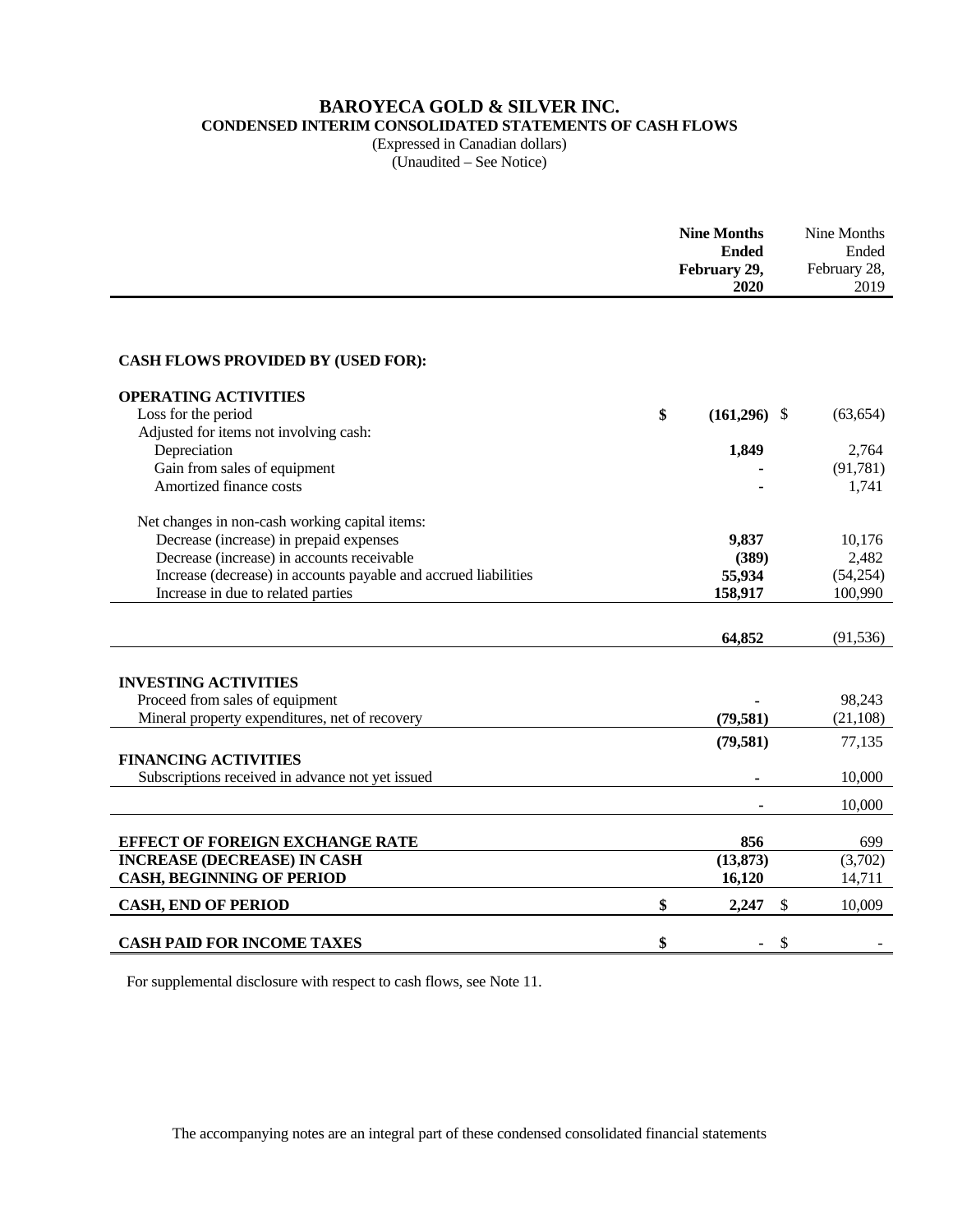### **BAROYECA GOLD & SILVER INC. CONDENSED INTERIM CONSOLIDATED STATEMENTS OF CHANGES INSHAREHOLDERS' EQUITY (DEFICIENCY)**

(Expressed in Canadian Dollars)

(Unaudited – See Notice)

|                                                   | Capital Stock            |              |                              |                                                           |        |                      |    |                          |                          |              |                                                            |                                               |
|---------------------------------------------------|--------------------------|--------------|------------------------------|-----------------------------------------------------------|--------|----------------------|----|--------------------------|--------------------------|--------------|------------------------------------------------------------|-----------------------------------------------|
|                                                   | Number of Shares         |              | Amount                       | Subscriptions<br>Received<br>In advance<br>Not yet issued |        | <b>Agent Options</b> |    | Reserves                 | Deficit                  |              | <b>Accumulated Other</b><br>Comprehensive<br><i>Income</i> | Total<br>Shareholders' Equity<br>(Deficiency) |
| <b>Balance, May 31, 2019</b>                      | \$5,376,994              | $\mathbb{S}$ | 4,749,373 \$                 |                                                           | $-$ \$ | 100,629              | \$ | 683,742                  | \$(7,993,562)            | \$           | (7, 581)                                                   | (2,467,399)                                   |
| Net loss for the period<br>Translation adjustment |                          |              | $\overline{\phantom{0}}$     |                                                           |        |                      |    | $\sim$                   | (161,296)                |              | (846)                                                      | (161, 296)<br>(846)                           |
| <b>Balance, February 29, 2020</b>                 | 5,376,994                | \$           | 4,749373 \$                  | $\blacksquare$                                            |        | \$<br>100,629        |    | 683,742                  | \$(8,154,858)            | \$           | (8, 427)                                                   | \$ (2,629,541)                                |
| <b>Balance, May 31, 2018</b>                      | \$<br>5,126,938          | $\mathbb{S}$ | 4,673,373 \$                 | 10,000                                                    | $-$ \$ | 100,629              | S. | 683,742                  | \$(7,607,988)            | \$           | (9, 439)                                                   | \$(2,108,683)<br>10,000                       |
| Net loss for the period                           | $\overline{\phantom{a}}$ |              | $\overline{\phantom{a}}$     |                                                           |        |                      |    | $\sim$                   | (63, 654)                |              |                                                            | (63, 654)                                     |
| Translation adjustment                            | $\overline{\phantom{a}}$ |              | $\qquad \qquad \blacksquare$ |                                                           |        |                      |    | $\overline{\phantom{a}}$ | $\overline{\phantom{a}}$ |              | 292                                                        | 292                                           |
| Balance, February 28, 2019                        | 5,126,938                | \$           | 4,724,373                    | \$<br>10,000                                              | \$     | 100,629              | \$ | 683,742                  | \$(7,671,642)            | $\mathbb{S}$ | (9,147)                                                    | \$(2,162,045)                                 |

The accompanying notes are an integral part of these condensed consolidated financial statements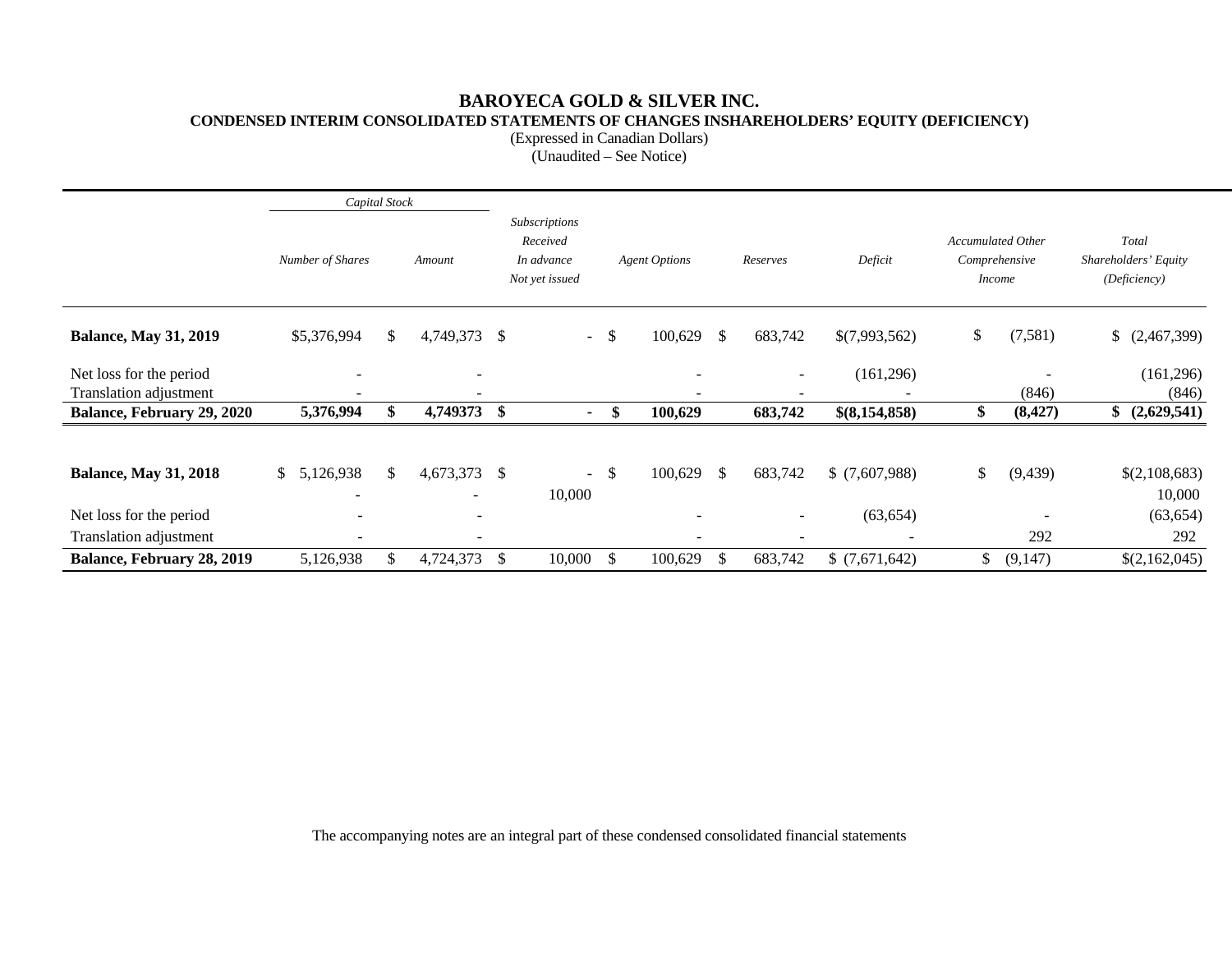(Expressed in Canadian dollars) (Unaudited – See Notice)

### **NOTE 1 - NATURE AND CONTINUANCE OF OPERATIONS**

#### **General business description**

Baroyeca Gold & Silver Inc. (the "Company") was incorporated under the laws of British Columbia on February 17, 2006. The Company's registered office is located at Suite 1008 - 409 Granville Street, Vancouver, British Columbia. The Company's principal business activities include the acquisition and exploration of its exploration and evaluation assets. During the year ended May 31, 2008, the Company incorporated a wholly-owned subsidiary, Baroyeca Gold & Silver de Mexico, S.A. de C.V. under the laws of Mexico. In June 2011, the Company incorporated two new wholly-owned subsidiaries, Tombstone Gold & Silver Inc. and Tombstone Resources Inc., under the laws of Arizona.

The Company is in the process of exploring and evaluating its exploration and evaluation assets and has not yet determined whether the properties contain ore reserves that are economically recoverable. The recoverability of the amounts shown for exploration and evaluation assets are dependent upon the existence of economically recoverable reserves, the ability of the Company to obtain necessary financing to complete the development of those reserves and upon future profitable production.

These condensed interim consolidated financial statements have been prepared in accordance with International Financial Reporting Standards ("IFRS") assuming the Company will continue on a going-concern basis. The Company has incurred losses since inception and the ability of the Company to continue as a going-concern depends upon its ability to develop profitable operations and to continue to raise adequate financing. Management is actively targeting sources of additional financing which would assure continuation of the Company's operations and exploration and development programs. In order for the Company to meet its liabilities as they come due and to continue its operations, the Company is primarily dependent upon its ability to generate such financing.

There can be no assurance that the Company will be able to continue to raise funds in which case the Company may be unable to meet its obligations. Should the Company be unable to realize on its assets and discharge its liabilities in the normal course of business, the net realizable value of its assets may be materially less than the amounts recorded on the balance sheets. The financial statements do not include adjustments to amounts and classifications of assets and liabilities that might be necessary should the Company be unable to continue operations.

| <b>Working capital deficiency</b> | <b>February 29, 2020</b> |             |  | May 31,2019               |
|-----------------------------------|--------------------------|-------------|--|---------------------------|
| Working capital                   |                          | (3,256,630) |  | $\frac{1}{2}$ (2,989,216) |
| Deficit                           |                          | (8,154,858) |  | $\{(7,993,562)\}$         |

### **NOTE 2 – BASIS OF PREPARATION**

The condensed interim consolidated financial statements were authorized for issue by the Board of Directors on May 22, 2020**.** 

#### **Statement of Compliance to IFRS**

These unaudited condensed interim financial statements have been prepared in accordance with International Accounts Standards 34, Interim Financial Reporting ("IAS 34") using accounting policies consistent with International Financial Reporting Standards ("IFRS"), as issued by the International Accounting Standards Board ("IASB") and Interpretations of the IFRS Interpretations Committee ("IFRIC").

The consolidated financial statements have been prepared on the historical cost basis except for certain financial instruments, which are measured at fair value, as explained in the accounting policies set out in Note 3. In addition, these consolidated financial statements have been prepared using the accrual basis of accounting, except for certain cash flow information.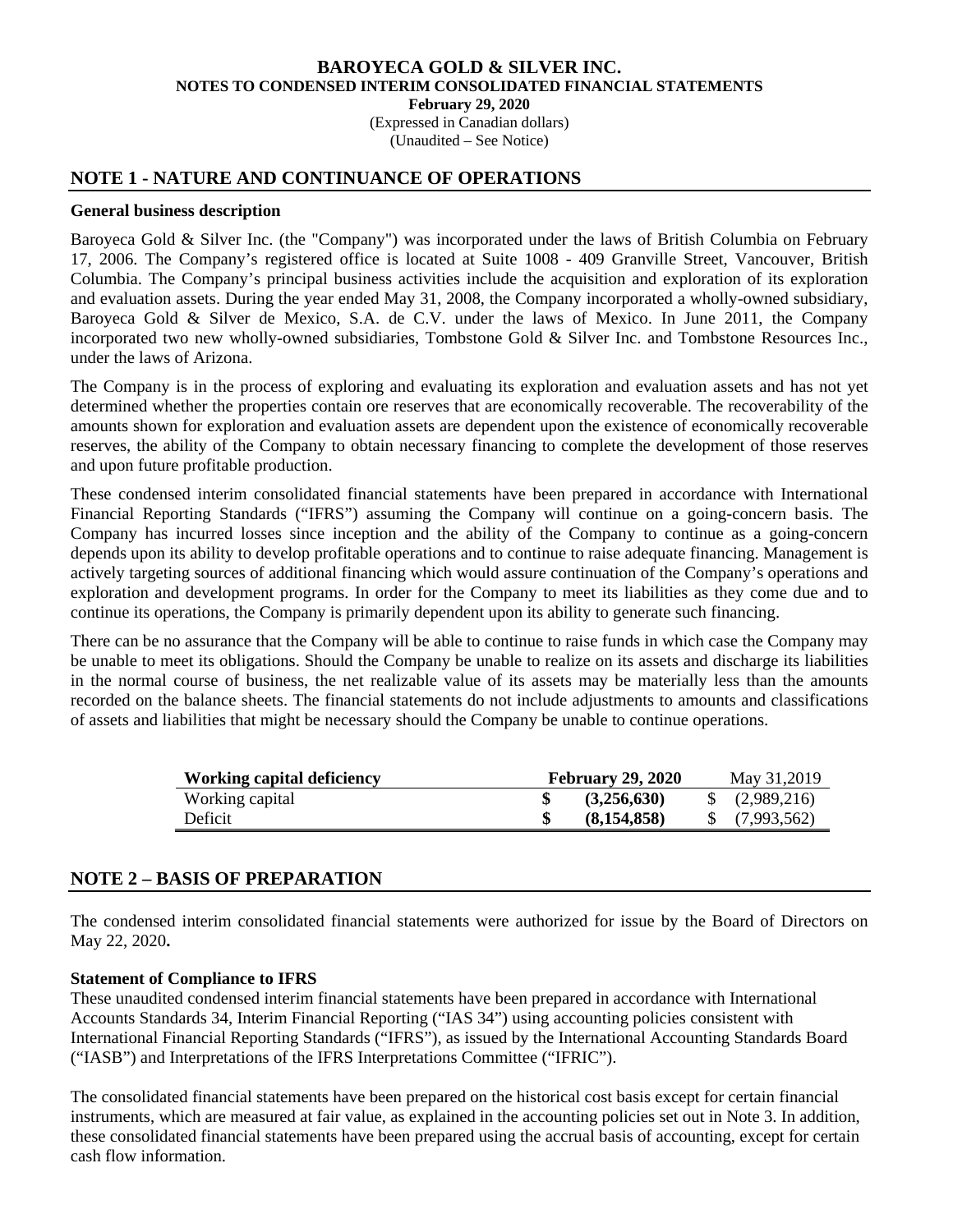(Expressed in Canadian dollars)

(Unaudited – See Notice)

# **NOTE 2 – BASIS OF PREPARATION – CONT'D**

## **Principles of Consolidation**

These condensed interim consolidated financial statements include the accounts of the Company and its whollyowned subsidiaries, Baroyeca Gold & Silver de Mexico, S.A. de C.V., Tombstone Gold & Silver Inc. and Tombstone Resources Inc. all inter-company transactions were eliminated upon consolidation. These condensed financial statements have been presented in Canadian dollars, unless otherwise noted.

# **Use of Estimates and Significant Accounting Judgements**

The preparation of consolidated financial statements in accordance with IFRS often requires management to make estimates about and apply assumptions or subjective judgment to future events and other matters that affect the reported amounts of the Company's assets, liabilities, expenses and related disclosures. Assumptions, estimates and judgments are based on historical experience, expectations, current trends and other factors that management believes to be relevant at the time at which the Company's consolidated financial statements are prepared.

Management reviews, on a regular basis, the Company's accounting policies, assumptions, estimates and judgments in order to ensure that the consolidated financial statements are presented fairly and in accordance with IFRS.

Critical accounting estimates and judgments are those that have a significant risk of causing material adjustment and are often applied to matters or outcomes that are inherently uncertain and subject to change. As such, management cautions that future events often vary from forecasts and expectations and that estimates routinely require adjustment. Management considers the following areas to be those where critical accounting policies affect the significant judgments and estimates used in the preparation of the Company's consolidated financial statements.

# *Critical judgments in applying accounting policies*

The preparation of these consolidated financial statements requires management to make judgments regarding the going concern of the Company, as discussed in Note 1, as well as the determination of functional currency. The functional currency is the currency of the primary economic environment in which an entity operates. The functional currency of the Company and its Mexican Subsidiary has been determined to be the Canadian dollar. The Company has determined that the functional currency of its US subsidiaries is the United States dollar.

# **Significant Estimates**

# *Carrying value and recoverability of exploration and evaluation assets*

The carrying amount of Company's exploration and evaluation assets does not necessarily represent present or future values, and the Company's exploration and evaluation assets have been accounted for under the assumption that the carrying amount will be recoverable. Recoverability is dependent on various factors, including the discovery of economically recoverable reserves, the ability of the Company to obtain the necessary financing to complete the development and upon future profitable production or proceeds from the disposition of the mineral properties themselves. Additionally, there are numerous geological, economic, environmental and regulatory factors and uncertainties that could impact management's assessment as to the overall viability of its properties or to the ability to generate future cash flows necessary to cover or exceed the carrying value of the Company's mineral properties.

To the extent that any of management's assumptions change, there could be a significant impact on the Company's future financial position, operating results and cash flows.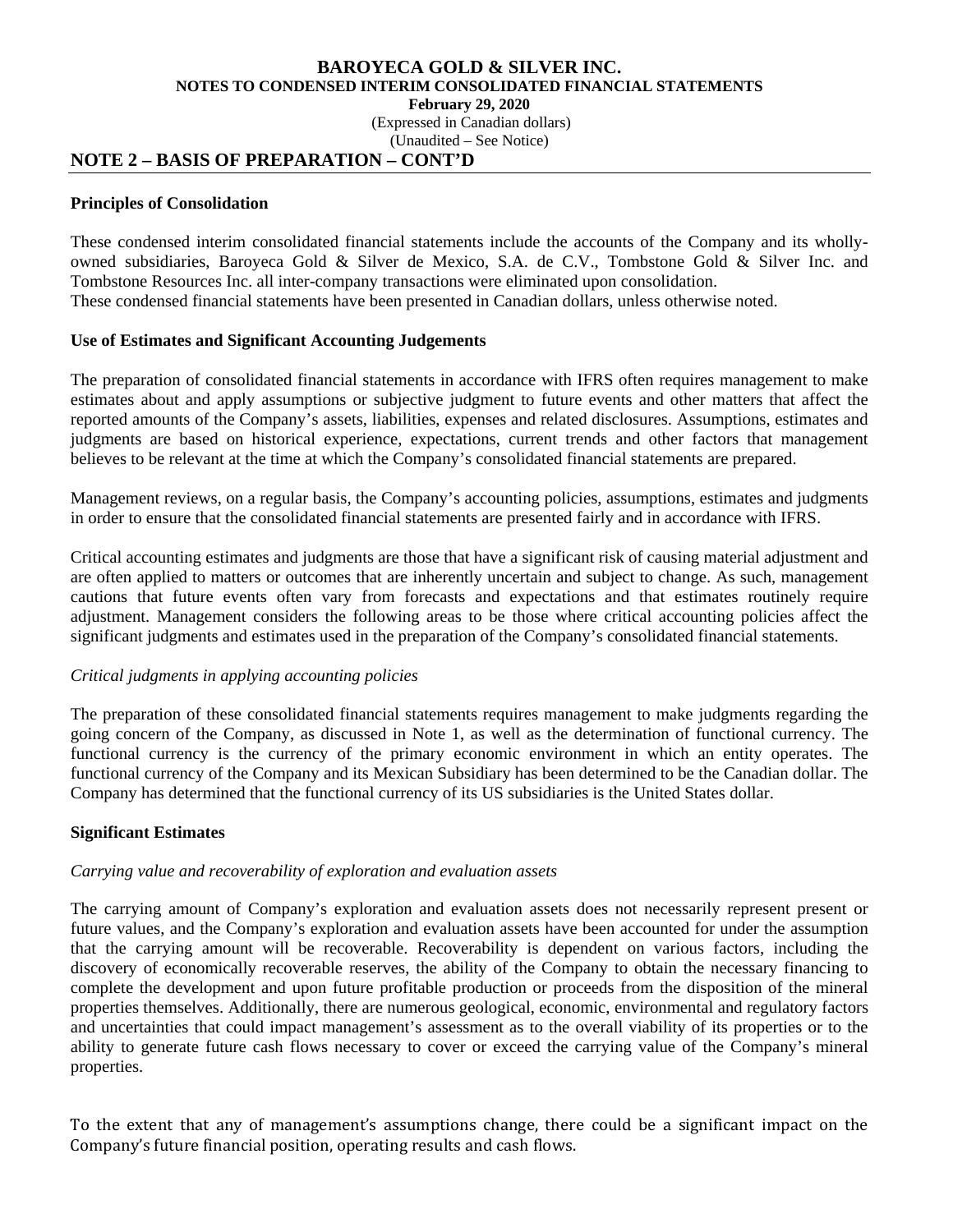(Expressed in Canadian dollars)

(Unaudited – See Notice)

### **NOTE 2 – BASIS OF PREPARATION – CONT'D**

#### **Significant Estimates**

#### *Fair value of stock options and warrants*

Determining the fair value of warrants and stock options requires judgments related to the choice of a pricing model, the estimation of stock price volatility, the expected forfeiture rate and the expected term of the underlying instruments. Any changes in the estimates or inputs utilized to determine fair value could result in a significant impact on the Company's future operating results or on other components of shareholders' equity.

### *Income taxes*

The estimation of income taxes includes evaluating the recoverability of deferred tax assets based on an assessment of the Company's ability to utilize the underlying future tax deductions against future taxable income prior to expiry of those deductions. Management assesses whether it is probable that some or all of the deferred income tax assets will not be realized. The ultimate realization of deferred tax assets is dependent upon the generation of future taxable income, which in turn is dependent upon the successful discovery, extraction, development and commercialization of mineral reserves. To the extent that management's assessment of the Company's ability to utilize future tax deductions changes, the Company would be required to recognize more or fewer deferred tax assets, and future income tax provisions or recoveries could be affected.

# **NOTE 3 – SIGNIFICANT ACCOUNTING POLICIES**

### **Foreign currency translation**

The functional currency is the currency of the primary economic environment in which the entity operates and has been determined for each entity within the Company. The functional currency of the Company and its Mexican Subsidiary is the Canadian dollar, and the functional currency of the US Subsidiaries is the United States dollar.

Accordingly, the accounts of the US Subsidiaries are translated into Canadian dollars as follows:

- all of the assets and liabilities are translated at the rate of exchange in effect on the date of the statement of financial position;
- revenue and expenses are translated at the exchange rate approximating those in effect on the date of the transactions; and
- exchange gains and losses arising from translation are included in accumulated other comprehensive income (loss).

Transactions occurring in currencies other than the functional currency of the entity recorded at exchange rates prevailing on the dates of the transactions. At the end of each reporting period, the monetary assets and liabilities that are denominated in foreign currencies are translated at the rate of exchange at the date of the statement of financial position while non-monetary assets and liabilities are translated at historical rates. Revenues and expenses are translated at the exchange rates approximating those in effect on the date of the transactions. Exchange gains and losses arising on translation are included in the statement of operations and comprehensive loss.

### **Cash and cash equivalents**

Cash is comprised of cash on hand and demand deposits. Cash equivalents are short-term, highly liquid investments with original maturities of three months or less that are readily convertible to known amounts of cash and which are subject to an insignificant risk of change in value. As at February 29, 2020 and May 31, 2019 there were no cash equivalents.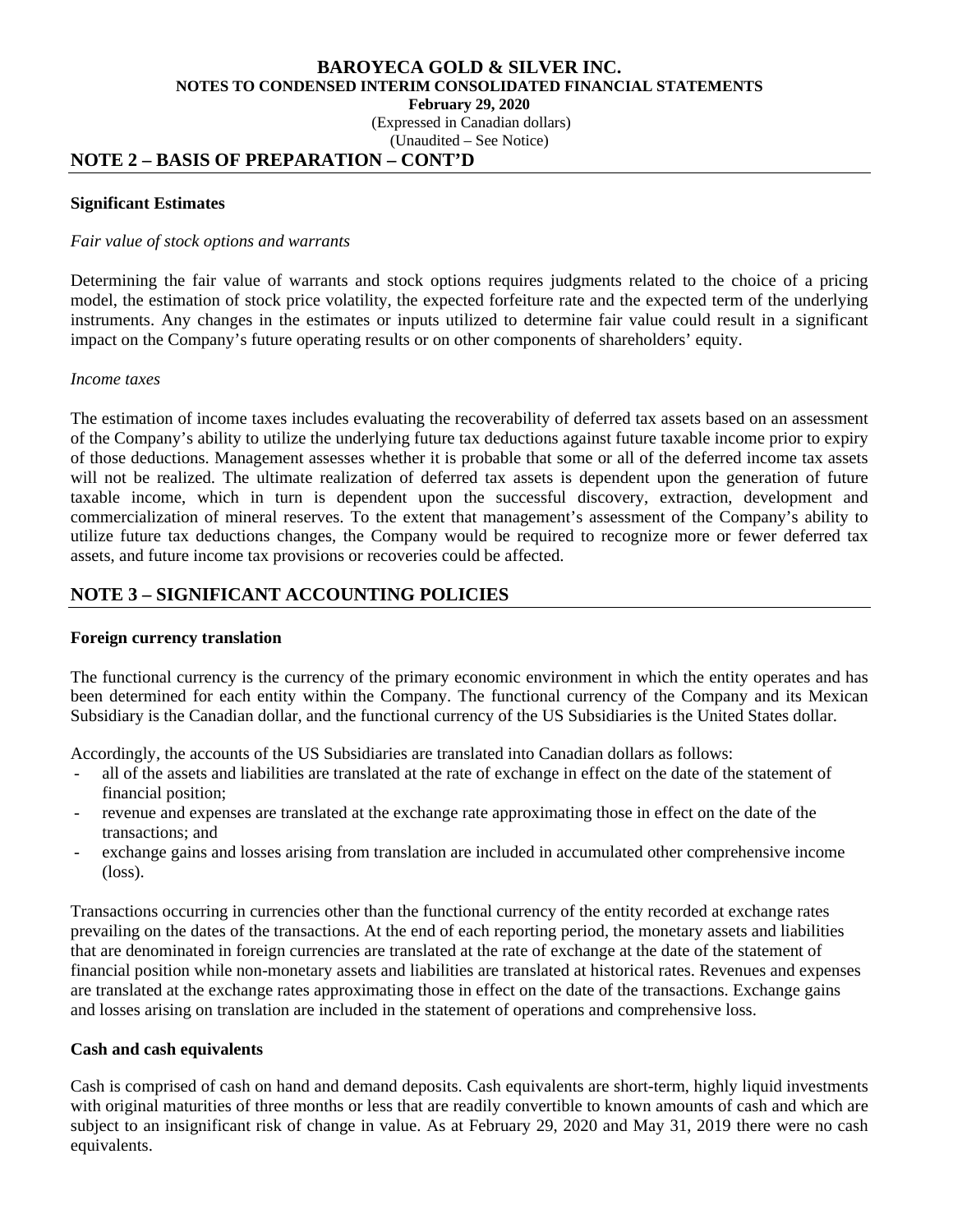### **BAROYECA GOLD & SILVER INC. NOTES TO CONDENSED INTERIM CONSOLIDATED FINANCIAL STATEMENTS February 29, 2020**  (Expressed in Canadian dollars)

# (Unaudited – See Notice)

### **NOTE 3 – SIGNIFICANT ACCOUNTING POLICIES – CONT'D**

### **Equipment**

Equipment is recorded at cost less accumulated depreciation and impairment charges. Such cost consists of the purchase price, any costs directly attributable to bringing the equipment to the location and condition necessary for its intended used. Depreciation of equipment is calculated on a straight-line basis over the estimated useful lives as follows:

- mining equipment: 5 to 15 years
- Office equipment: 5 years

The assets' residual values, useful lives and methods of depreciation are reviewed at each financial year end and adjusted if appropriate.

### **Exploration and evaluation assets**

Costs incurred before the Company has obtained the legal rights to explore an area are expensed as incurred. All costs related to the acquisition, exploration and evaluation of exploration and evaluation assets are capitalized by property. If economically recoverable ore reserves are developed, capitalized costs of the related property are reclassified as resource assets and amortized using the unit of production method. When a property is abandoned, all related costs are written off to operations. If, after management review, it is determined that the carrying amount of a resource property is impaired, that property is written down to its estimated net realizable value. A resource property is reviewed for impairment at each financial statement date or whenever events or changes in circumstances indicate that its carrying amount may not be recoverable. Interest on borrowings incurred to finance resource assets is capitalized until the asset is capable of carrying out its intended use.

From time to time the Company may acquire or dispose of a resource property pursuant to the terms of an option agreement. As the options are exercisable entirely at the discretion of the optionee, the amounts payable or receivable are not recorded. Option payments are recorded as property costs or recoveries when the payments are made or received.

The amounts shown for resource properties do not necessarily represent present or future values. Their recoverability is dependent upon the discovery of economically recoverable reserves, the ability of the Company to obtain the necessary financing and permitting to complete the development and future profitable production or proceeds from the disposition thereof.

Revenues from saleable material produced during the exploration phase are applied as a reduction to capitalized exploration and evaluation assets.

### **Provision for environmental rehabilitation**

The Company recognizes liabilities for statutory, contractual, constructive or legal obligations associated with the retirement of property and equipment, or site closure or reclamation activities when those obligations result from the acquisition, construction, development or normal operation of the assets. The net present value of future rehabilitation cost estimates arising from site preparation work is capitalized to exploration and evaluation assets along with a corresponding increase in the rehabilitation provision in the year incurred. Discount rates using a pretax rate that reflect the time value of money are used to calculate the net present value. The rehabilitation asset is depreciated on the same basis as resource assets.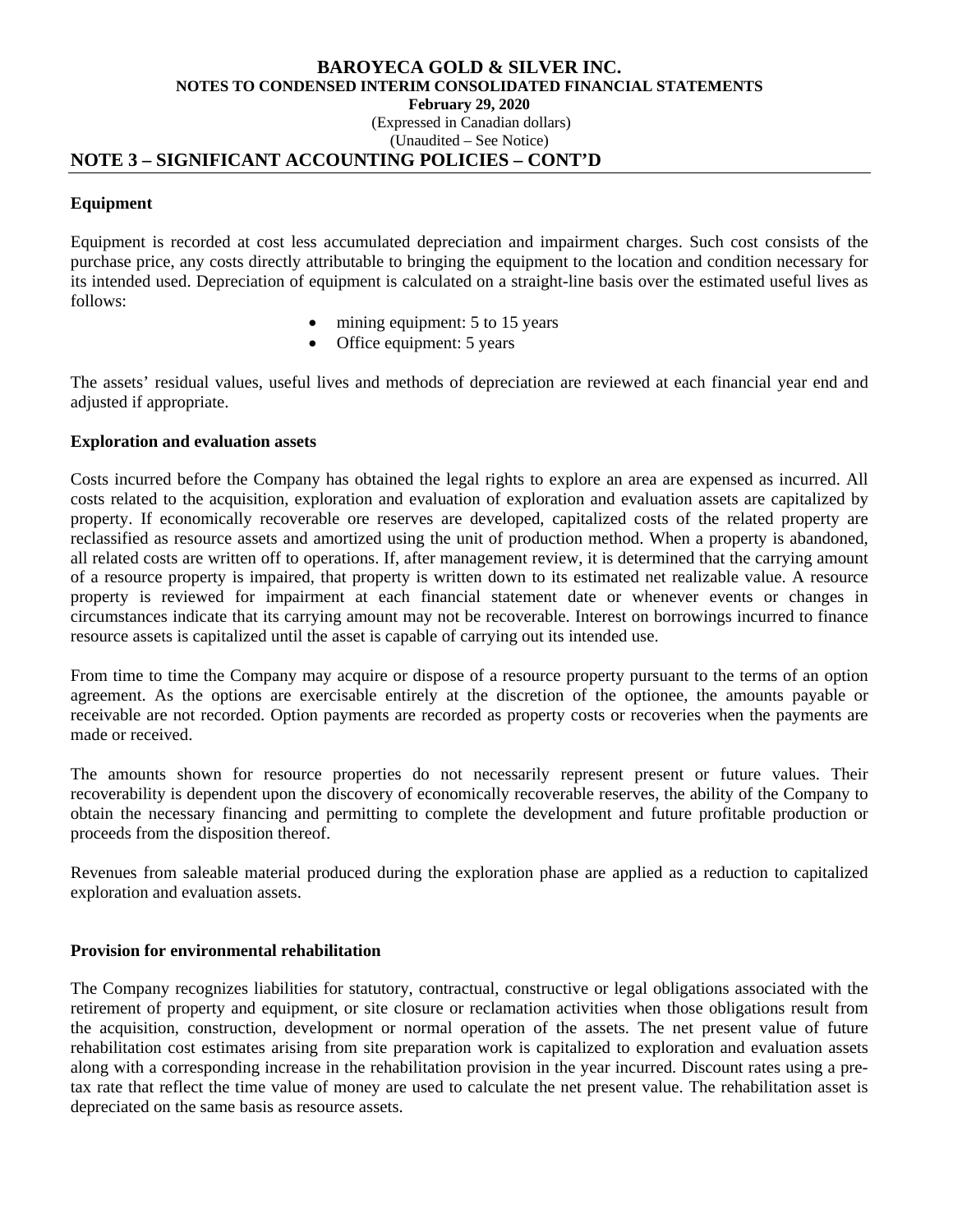(Expressed in Canadian dollars) (Unaudited – See Notice)

### **NOTE 3 – SIGNIFICANT ACCOUNTING POLICIES – CONT'D**

The Company's estimates of reclamation costs could change as a result of changes in regulatory requirements, discount rates and assumptions regarding the amount and timing of the future expenditures. These changes are recorded directly to resource assets with a corresponding entry to the rehabilitation provision. The Company's estimates are reviewed annually for changes in regulatory requirements, discount rates, effects of inflation and changes in estimates..

For the periods presented, the Company has determined that it has no significant provision for environmental rehabilitation.

### **Impairment**

The Company reviews and evaluates its property, including exploration and evaluation assets, and equipment for indications of impairment when events or changes in circumstances indicate that the related carrying amount may not be recoverable or at least at the end of each reporting period. The asset's recoverable amount is estimated if an indication of impairment exists.

Impairment loss is recognized when the carrying amount of an asset exceeds its recoverable amount. For an asset that does not generate largely independent cash inflows, the recoverable amount is determined for the cashgenerating unit to which the asset belongs. The cash-generating unit is the smallest identifiable group of assets that generates cash inflows that are largely independent of the cash inflows of other assets or groups of assets. Future cash flows are estimated based on expected future production, commodity prices, operating costs and capital costs. The recoverable amount is the greater of the asset's fair value less costs to sell and value in use. In assessing value in use, the estimated future cash flows are discounted to their present value using a pre-tax discount rate that reflects the current market assessment of the time value of money and the risks specific to the asset.

Impairment losses reducing the carrying value to the recoverable amount are recognized in profit and loss. An impairment loss is reversed if there is an indication that there has been a change in the estimates used to determine the recoverable amount. An impairment loss is reversed only to the extent that the asset's carrying amount does not exceed the carrying amount that would have been determined, net of depreciation, if no impairment loss had been recognized.

#### **Share-based payments**

The Company grants stock options to acquire common shares of the Company to directors, officers, employees and consultants. An individual is classified as an employee when the individual is an employee for legal or tax purposes, or provides services similar to those performed by an employee.

The fair value of stock options is measured on the date of grant, using the Black-Scholes option pricing model, and is recognized over the vesting period of options granted as both share-based compensation expense and reserves. Consideration paid for the shares on the exercise of stock options is credited to capital stock, and the reserve account is reduced. The share-based compensation expense includes a forfeiture estimate, which is revised for actual forfeitures in subsequent periods.

In situations where equity instruments are issued to non-employees and some or all of the goods or services received by the entity as consideration cannot be specifically identified, they are measured at fair value of the sharebased payment. Otherwise, share-based payments are measured at the fair value of goods or services received.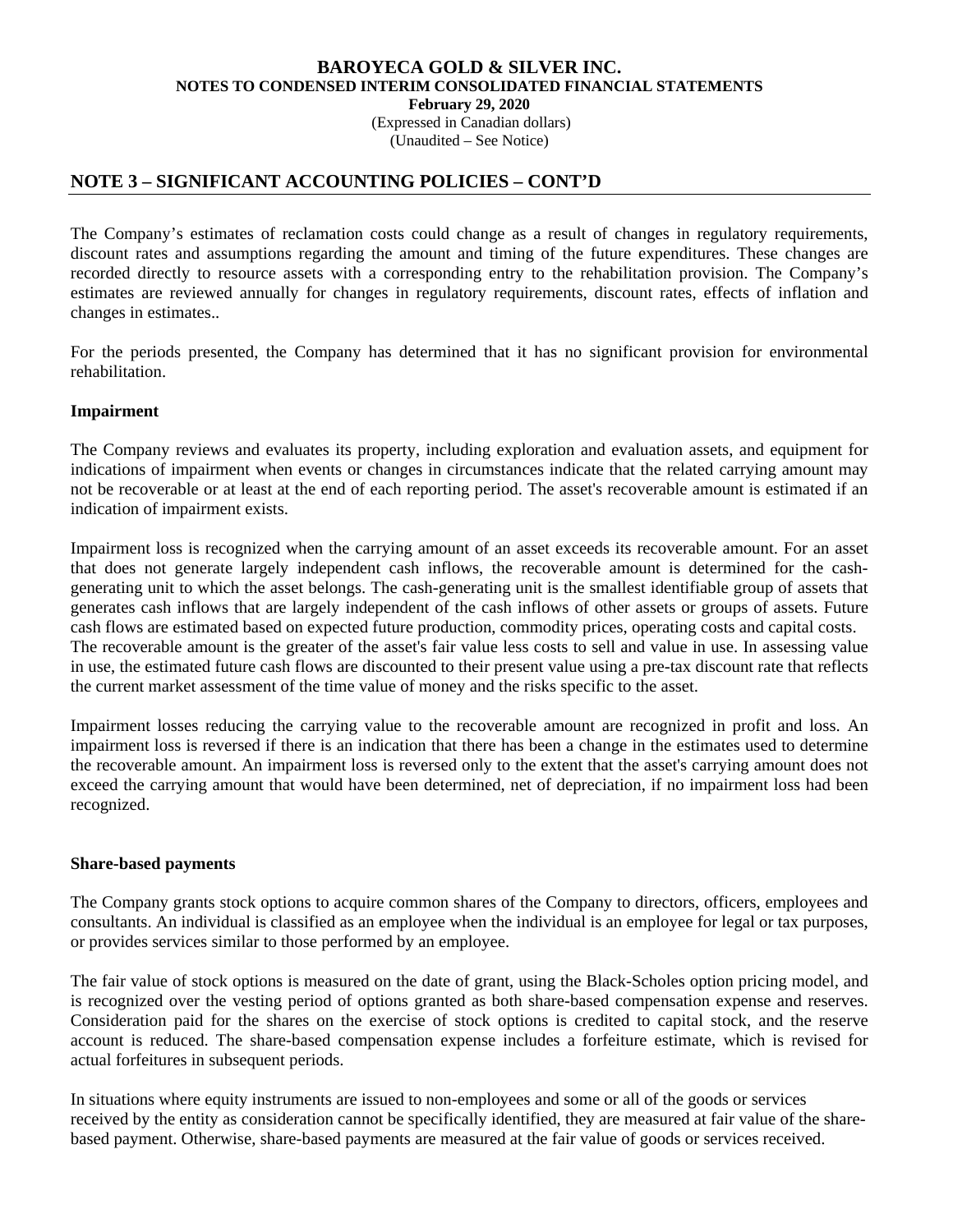### **BAROYECA GOLD & SILVER INC. NOTES TO CONDENSED INTERIM CONSOLIDATED FINANCIAL STATEMENTS February 29, 2020**  (Expressed in Canadian dollars) (Unaudited – See Notice)

### **NOTE 3 – SIGNIFICANT ACCOUNTING POLICIES – CONT'D**

#### **Income taxes**

Income tax on profit or loss for the year comprises of current and deferred tax. Current tax is the expected tax paid or payable on the taxable income for the year, using tax rates enacted or substantively enacted at the statement of financial position date, and any adjustment to tax paid or payable in respect of previous years.

Deferred tax is recorded using the liability method, providing for temporary differences between the carrying amounts of assets and liabilities for financial reporting purposes and the amounts used for taxation purposes.

A deferred tax asset is recognized only to the extent that it is probable that future taxable profits will be available against which the asset can be utilized. Deferred tax assets are reduced to the extent that it is no longer probable that the related tax benefit will be realized. The effect on deferred tax assets and liabilities of a change in income tax rates is recognized in the period that includes the date of the enactment or substantive enactment of the change. Deferred tax assets and liabilities are presented separately except where there is a right of set-off within fiscal jurisdictions.

#### **Earnings (loss) per share**

Basic loss per share is computed by dividing the loss for the period by the weighted average number of common shares outstanding during the period.

For diluted per share computations, assumptions are made regarding potential common shares outstanding during the period. The weighted average number of common shares is increased to include the number of additional common shares that would be outstanding if, at the beginning of the period, or at time of issuance, if later, all options and warrants are exercised. Proceeds from exercise are used to purchase the Company's common shares at their average market price during the period, thereby reducing the weighted average number of common shares outstanding. If these computations prove to be anti-dilutive, diluted loss per share is the same as basic loss per share.

#### **Company as a lessee**

A lease is classified at the inception date as a finance lease or an operating lease. A lease that does not transfer substantially all the risks and rewards of ownership of an asset to the Company is classified as an operating lease.

Operating lease payments are recorded as deferred exploration and evaluation expenses on a straight-line basis over the lease term where the leased asset is used for the acquisition exploration and evaluation of exploration and evaluation assets. Otherwise, the lease payments are recognized as an operating expense in the Statement of Operation on a straight-line basis over the lease term.

### **Financial Instruments**

IFRS 9, "Financial Instruments" replaces IAS 39, "Financial Instruments: Recognition and Measurement" and is effective for annual periods beginning on or after January 1, 2018. The Company applied the new standard retrospectively as of June 1, 2018. The adoption of IFRS 9 did not result in any change in recognition or measurement of any of the Company's financial instruments on transition.

The new standard contains three principal classification categories for financial assets: measured at amortized cost, fair value through other comprehensive income ("FVOCI") and fair value through profit or loss ("FVTPL"). The previous IAS 39 categories for financial assets of held to maturity, loans and receivables and available for sale have been eliminated. IFRS 9 bases the classification of financial assets on the business model for managing the financial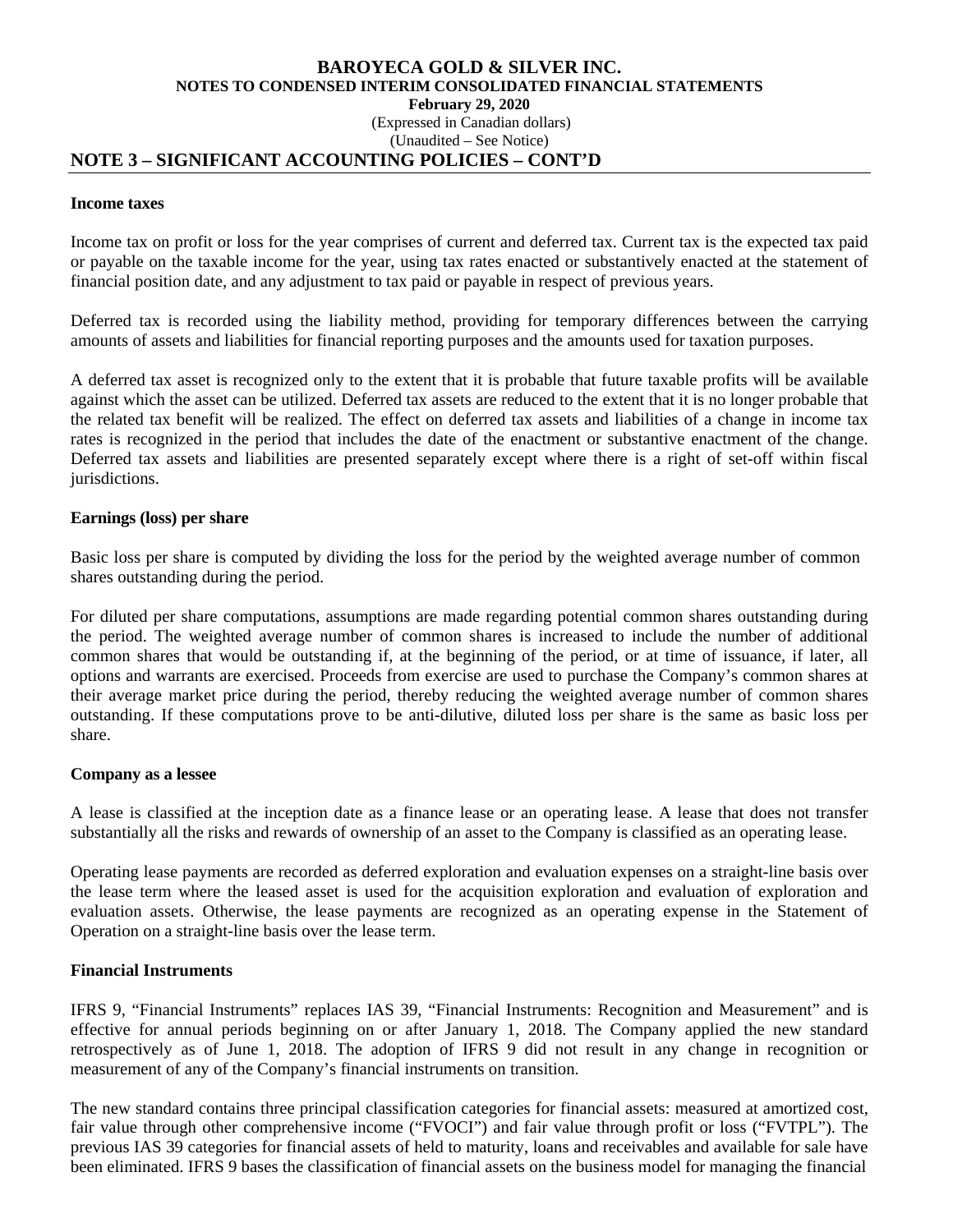(Expressed in Canadian dollars) (Unaudited – See Notice)

# **NOTE 3 – SIGNIFICANT ACCOUNTING POLICIES – CONT'D**

### **Financial Instruments-cont'd**

asset and the characteristics of the contractual cash flows. There were no changes to measurement categories for financial liabilities.

IFRS 9 also introduces an expected credit loss model for evaluation impairment of financial assets. The credit loss model groups receivables based on similar credit risk characteristics. The expected credit loss model applies to the Company's trade and other receivables

 The Company has classified its cash as FVTPL. The Company's amounts receivable and due from related parties are classified as amortized cost. The Company's accounts payable and accrued liabilities, due to related parties, advance payable and loan payable are classified as amortized cost.

The Company adopted the new standard on a modified retrospective basis, applying a practical expedient that provides transitional relief to contracts completed before January 1, 2018. The Company has evaluated the impact of applying IFRS 9 and has concluded that the adoption of the standard did not have a material impact on the condensed interim consolidated financial statements.

### *Revenue recognition*

Effective April 1, 2018, the Company adopted IFRS 15, "Revenue from Contracts with Customers". IFRS 15 establishes a single, five-step model to be applied to all contracts with customers and two approaches to recognizing revenue; at a point in time or over time. The standard requires an entity to recognize revenue that reflects the transfer of goods and services for the amount it expects to receive when control has been transferred to the customer.

The Company adopted the new standard on a modified retrospective basis, applying a practical expedient that provides transitional relief to contracts completed before January 1, 2018. The Company has evaluated the impact of applying IFRS 15, and has concluded that the adoption of the standard did not have a material impact on the condensed interim consolidated financial statements

### *Fair value hierarchy*

The Company uses the following hierarchy for determining and disclosing the fair value of the financial instruments by valuation technique:

- i) Level 1– Applies to assets or liabilities for which there are quoted prices inactive markets for identical assets or liabilities.
- ii) Level 2– Applies to assets or liabilities for which there are inputs other than quoted prices included in Level 1 that are observable for the asset or liability, either directly such as quoted prices for similar assets or liabilities inactive markets or indirectly such as quoted prices for identical assets or liabilities in markets within sufficient volume or infrequent transactions.
- iii) Level 3–Applies to assets or liabilities for which there are unobservable market data.

Cash and the short-term deposit have been measured at fair value using Level 1 inputs.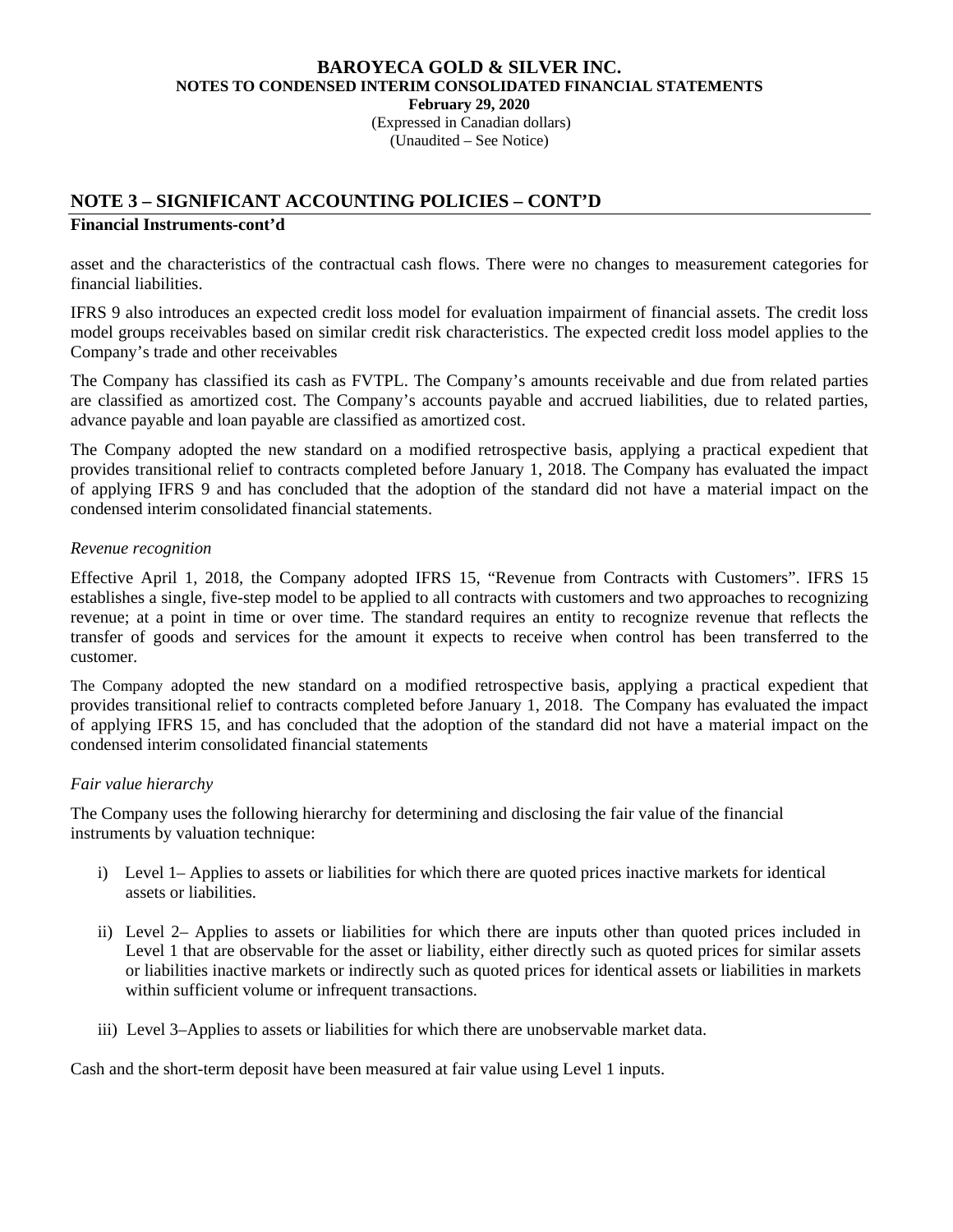(Expressed in Canadian dollars) (Unaudited – See Notice)

# **NOTE 3 – SIGNIFICANT ACCOUNTING POLICIES – CONT'D**

#### **Comprehensive income (loss)**

Comprehensive income (loss) consists of net income (loss) and other comprehensive income (loss) and represents the change in shareholders' equity which results from transactions and events from sources other than the Company's shareholders. The Company's translation of its US Subsidiaries into Canadian dollars is the only item currently affecting comprehensive income (loss) for the period presented.

#### **New accounting standards adopted**

#### *IFRS 16*

In January 2016, the IASB issued IRFS 16 – Leases ("IFRS 16") which replaces IAS 17 – Leases and its associated interpretative guidance. IFRS 16 applies a control model to the identification of leases, distinguishing between a lease and a service contract based on whether the customer controls the asset. For those assets determined to meet the definition of a lease, IFRS 16 introduces significant changes to the accounting by lessees, introducing a single, on-balance sheet accounting model that is similar to the current finance lease accounting, with limited exceptions for short-term leases or leases of low value assets. Lessor accounting remains similar to current accounting practice. IFRS 16 is effective for annual periods beginning on or after January 1, 2019. This Standard sets out a new model for lease accounting. A lessee can choose to apply IFRS 16 using either a full retrospective approach or a modified retrospective approach. The Company has applied IFRS 16 at the date it becomes effective using a modified retrospective approach. By applying this method, the comparative information for 2019 year end has not been restated.

The Company has elected not to recognize right of use assets and lease liabilities for short-term leases that have a lease term of 12 months or less and leases of low value assets. The lease payments associated with these leases are charged to exploration costs on a straight-line basis over the lease term.

The Company has reviewed all existing leases and concluded that all leases that were previously charged to exploration costs over the lease term where considered to be either short-term leases or leases of low value assets, and therefore there is no impact to the consolidated financial statements upon adoption of IFRS 16.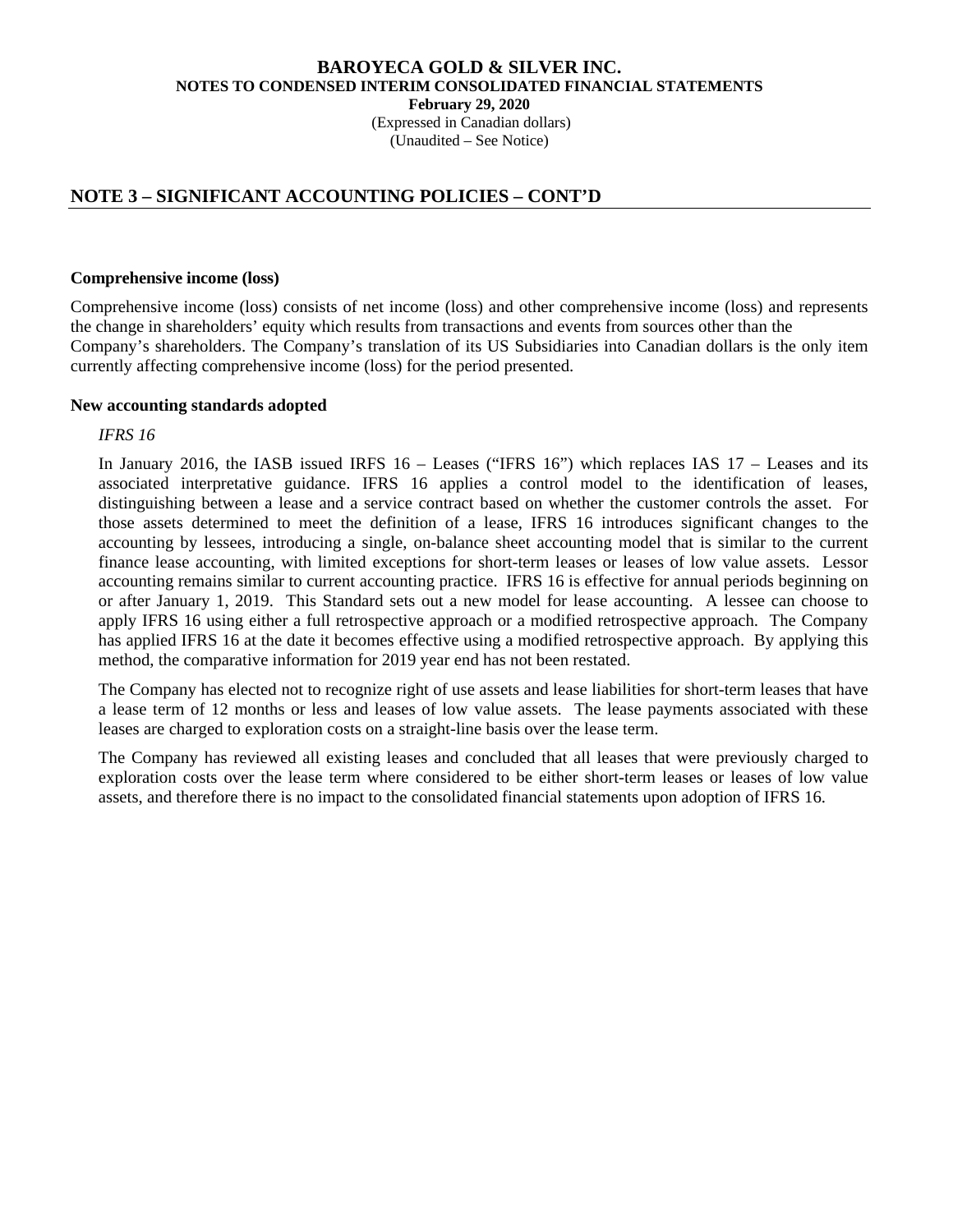(Expressed in Canadian dollars) (Unaudited – See Notice)

# **NOTE 4 –EQUIPMENT**

Equipment comprises the following:

|                                   | Nine months ended February 29, 2020 |        |    |                  |    |              |  |  |  |
|-----------------------------------|-------------------------------------|--------|----|------------------|----|--------------|--|--|--|
|                                   | <b>Mining equipment</b>             |        |    | Office equipment |    | <b>Total</b> |  |  |  |
| Cost                              |                                     |        |    |                  |    |              |  |  |  |
| Balance, May 31, 2019             | \$                                  | 50,289 | \$ | 976              | \$ | 51,265       |  |  |  |
| <b>Additions</b>                  |                                     |        |    |                  |    |              |  |  |  |
| <b>Balance, February 29, 2020</b> | \$                                  | 50,289 | \$ | 976              | \$ | 51,265       |  |  |  |
|                                   |                                     |        |    |                  |    |              |  |  |  |
| <b>Accumulated depreciation</b>   |                                     |        |    |                  |    |              |  |  |  |
| Balance, May 31, 2019             | \$                                  | 76,990 | \$ | 1,107            | \$ | 78,097       |  |  |  |
| Depreciation                      |                                     | 2,773  |    |                  |    | 2,773        |  |  |  |
| <b>Balance, February 29, 2019</b> | \$                                  | 79,763 | \$ | 1,107            | \$ | 80,870       |  |  |  |
|                                   |                                     |        |    |                  |    |              |  |  |  |
| <b>Translation adjustment</b>     |                                     |        |    |                  |    |              |  |  |  |
| May 31, 2019                      | \$                                  | 48,277 | \$ | 131              | \$ | 48,408       |  |  |  |
| February 29, 2020                 |                                     | 48,073 |    | 131              | \$ | 48,204       |  |  |  |
|                                   |                                     |        |    |                  |    |              |  |  |  |
| Net book value                    |                                     |        |    |                  |    |              |  |  |  |
| At May 31, 2019                   | \$                                  | 21,576 | \$ |                  | \$ | 21,576       |  |  |  |
| At February 29, 2020              | \$                                  | 18,599 | \$ |                  |    | 18,599       |  |  |  |

### **NOTE 5 – EXPLORATION AND EVALUATION ASSETS**

### *Tombstone, Arizona*

Pursuant to a series of agreements, the Company acquired mining claims located in the state of Arizona and the option to acquire two additional parcels of claims contiguous to the group acquired. The Company paid the vendor US\$250,000 for the group of claims purchased and had the option to purchase the second parcel for US\$180,000 and the third parcel for US\$250,000. In September 2011, the Company paid US\$180,000 to exercise the option on the second parcel of claims.

In connection with the option for the third parcel, the Company paid US\$90,000 during the year end May 31, 2012, with the remaining balance of US\$160,000 to be paid. This date was extended indefinitely upon agreement with the vendor.

The Company agreed to issue to the Optionor, as additional consideration, 100,000 common shares upon closing of the purchase and sale of the third parcel of claims. The share issuance will be subject to acceptance for filing by the TSX Venture Exchange.

In conjunction with the acquisition of the claims, the Company agreed to purchase a number of pieces of equipment and an office facility located on the properties that had been used in operations carried out by the vendor for a total of US\$170,000(paid during the year ended May 31, 2012).

The Company also has agreed to pay a finder's fee of up to 390,000 common shares, of which 265,000 were issued in the year ended May 31, 2012, to an individual for introductions and assistance provided to the Company with respect to this acquisition (Note 6). The remaining common shares will be issued to the finder at completion of above mentioned purchase agreement.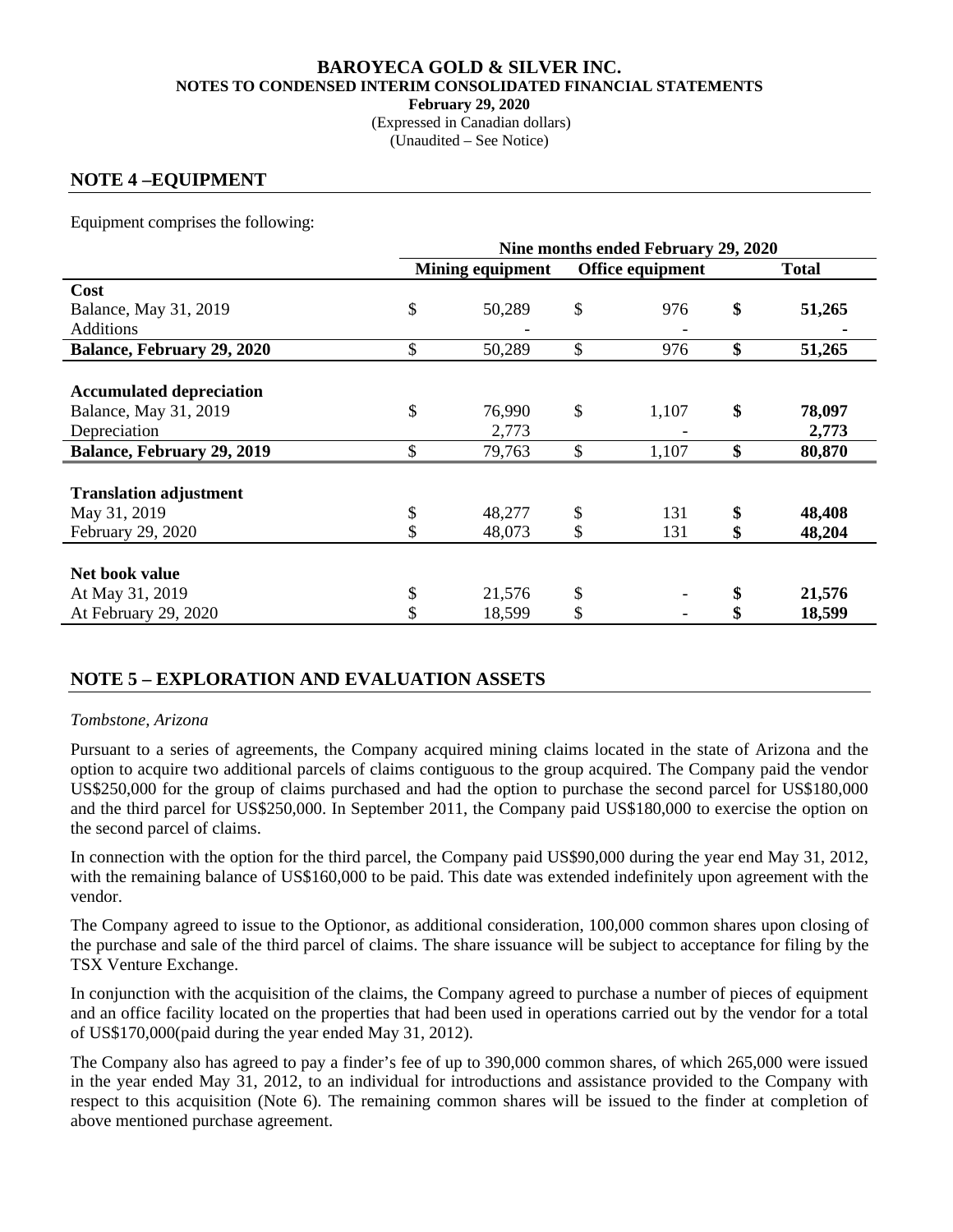(Expressed in Canadian dollars) (Unaudited – See Notice)

### **NOTE 5 – EXPLORATION AND EVALUATION ASSETS – CONT'D**

To carry out the above property and equipment acquisitions, the Company incorporated two new wholly-owned subsidiary companies in Arizona in June 2011 to hold the assets acquired, namely, Tombstone Gold & Silver Inc. and Tombstone Resources Inc.

During the year ended May 31, 2018, the company entered into an option agreement with Aztec Mineral Corp. ("Aztec") whereby Aztec can acquire a 75% interest in the Tombstone mineral properties held by the Company. To earn an interest in the property, Aztec must incur exploration expenditures of CAD \$1,000,000 on the property (\$50,000 incurred), make cash payments totalling CAD \$100,000 (\$40,000 paid) and issue 1,000,000 Aztec common shares to the Company over a three year period (100,000 shares have been issued).

Total expenditures on the Company's mineral properties are as follows:

|                                                         |                           | Tombstone, AZ |
|---------------------------------------------------------|---------------------------|---------------|
| <b>Balance, May 31, 2018</b>                            | \$                        | 570,446       |
| <b>Additions</b>                                        |                           |               |
| Consulting                                              |                           | 53,432        |
| Contract wages                                          |                           | 88,766        |
| Equipment rental and repair                             |                           | 15,276        |
| Equipment lease                                         |                           | 77,916        |
| Permit, title search and taxes                          |                           | 1,883         |
| Travel and accommodation                                |                           | 23,147        |
| Vehicle repairs and maintenance                         |                           | 13,452        |
| Deposit received from option                            |                           | (29, 281)     |
| Recovery                                                |                           | (149, 647)    |
| Expenses recovery                                       |                           | 239           |
| <b>Impairment Loss</b>                                  |                           | (191, 122)    |
| Effect of foreign currency translation                  |                           | 25,493        |
| Total acquisition and exploration costs during the year |                           | (70, 446)     |
| <b>Balance, May 31, 2019</b>                            | $\boldsymbol{\mathsf{S}}$ | 500,000       |
| <b>Additions</b>                                        |                           |               |
| Consulting                                              |                           | 36,545        |
| Contract wages                                          |                           | 61,516        |
| Equipment rental and repair                             |                           | 22,958        |
| <b>Equipment</b> lease                                  |                           | 57,408        |
| Permit, title search and taxes                          |                           | 547           |
| Travel and accommodation                                |                           | 17,559        |
| Vehicle repairs and maintenance                         |                           | 15,208        |
| Recovery                                                |                           | (95, 556)     |
| Recovery from Aztec shares issued                       |                           | (16, 637)     |
| Effect of foreign currency translation                  |                           | 8,701         |
| Total acquisition and exploration costs during the year |                           | 108,249       |
| <b>Balance, February 29, 2020</b>                       | \$                        | 608,249       |

#### **Title to mineral properties**

Title to mineral properties involves certain inherent risks due to the difficulties of determining the validity of certain mineral titles as well as the potential for problems arising from the frequently ambiguous conveyancing history characteristic of many mineral properties. The Company has investigated title to all of its mineral properties and, to the best of its knowledge, title to all of its properties is in good standing.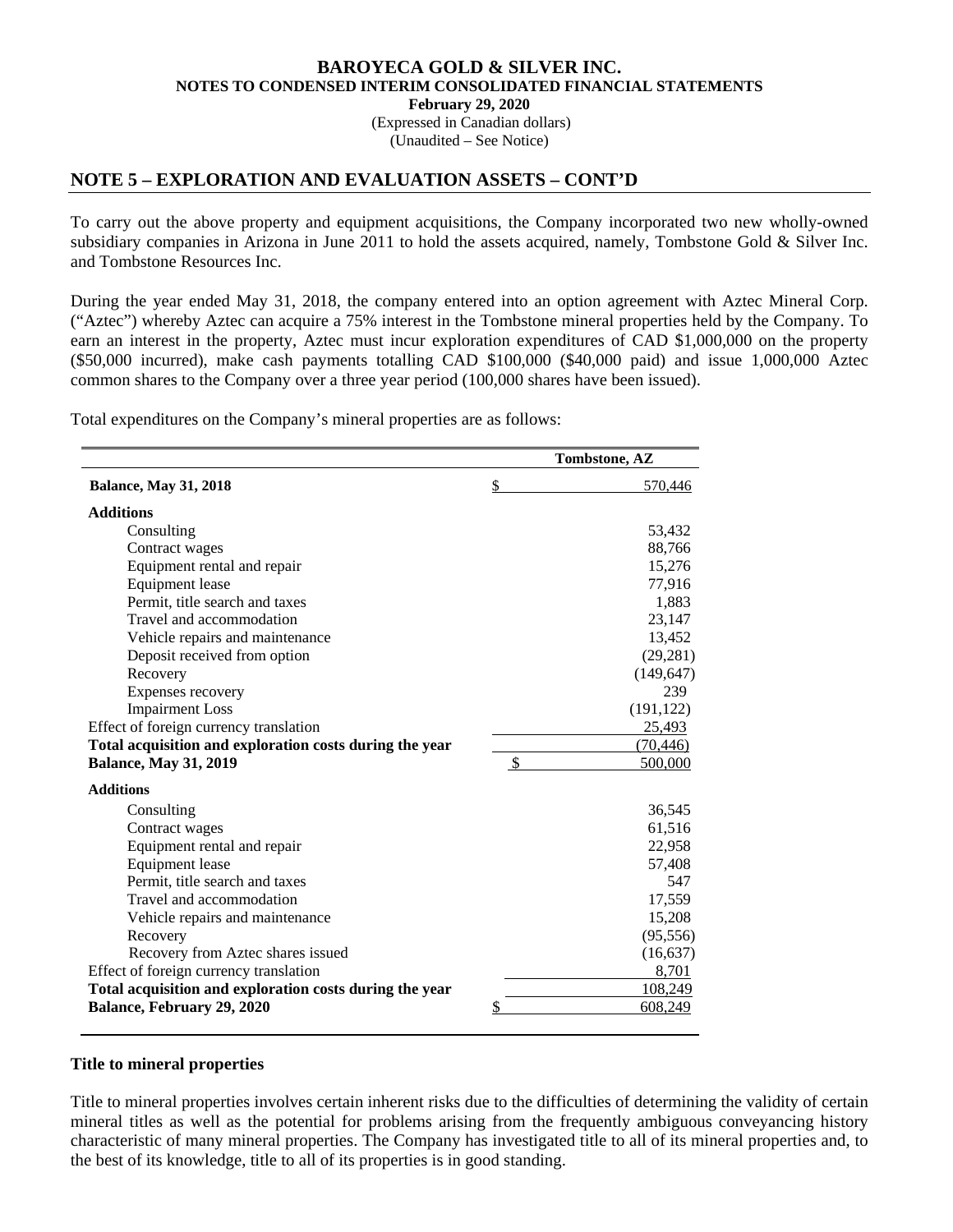(Expressed in Canadian dollars) (Unaudited – See Notice)

# **NOTE 6 – CAPITAL STOCK**

Authorized: An unlimited number of common shares without par value.

The Company received TSX Venture Exchange approval to consolidate its common shares on June 25, 2019 on the basis of one common share to every 10 existing common shares of the company. The principal effect of the consolidation is that the number of shares of the Company issued and outstanding is reduced from 53,769,938 existing common shares as of the date hereof to 5,376,994 new common shares. The consolidation of common shares has been reflected retrospectively in May 31, 2019 consolidated financial statements.

### **Stock options**

The Board of Directors is authorized, pursuant to the Company's Stock Option Plan, to grant options to directors, officers, consultants or employees to acquire up to 10% of issued and outstanding common shares. The exercise price of options granted shall not be less than the price permitted by any stock exchange on which the common shares are then listed or other regulatory body having jurisdiction. The options can be granted for a maximum term of 5 years and are subject to such vesting terms and conditions as may be specified by the Board of Directors.

The award of stock options is at the discretion of the Board of Directors. The Company has no formal objectives or criteria and relies on the recommendations of the Board of Directors.

As at February 29, 2020 and May 31, 2019, The Company has no stock option outstanding.

# **NOTE 7 – RELATED PARTY TRANSACTIONS**

### **Compensation of key management**

Key management includes the Company's directors. Key management compensation for the periods ended February 29, 2020 and February 28, 2019, comprised:

|                 |    | February 29,<br>2020 | February 28,<br>2019 |
|-----------------|----|----------------------|----------------------|
| Management fees | ιD | 45,000               | 45,000               |

#### **Other related party transactions**

In addition to the compensation paid to directors, the Company had the following transactions with related parties:

- a) The Company paid management fees of \$45,000 (February 28, 2019 \$45,000) to a company controlled by a director. As of February 29, 2020, \$462,500 (May 31, 2019 – 417,500) was payable to this company and is included in accounts payable and accrued liabilities.
- b) The Company incurred legal fees of \$15,950 (February 28, 2019 \$15,625) to a director of the Company. As at February 29, 2020, the Company had a balance payable of \$205,398 (May 31, 2019 - \$189,448) to the director which is included in accounts payable and accrued liabilities.
- c) As of February 29, 2020, the Company owed \$180,741 (May 31, 2019 \$164,262) to an officer of a subsidiary of the Company for expense reimbursement, which is included in accounts payable and accrued liabilities.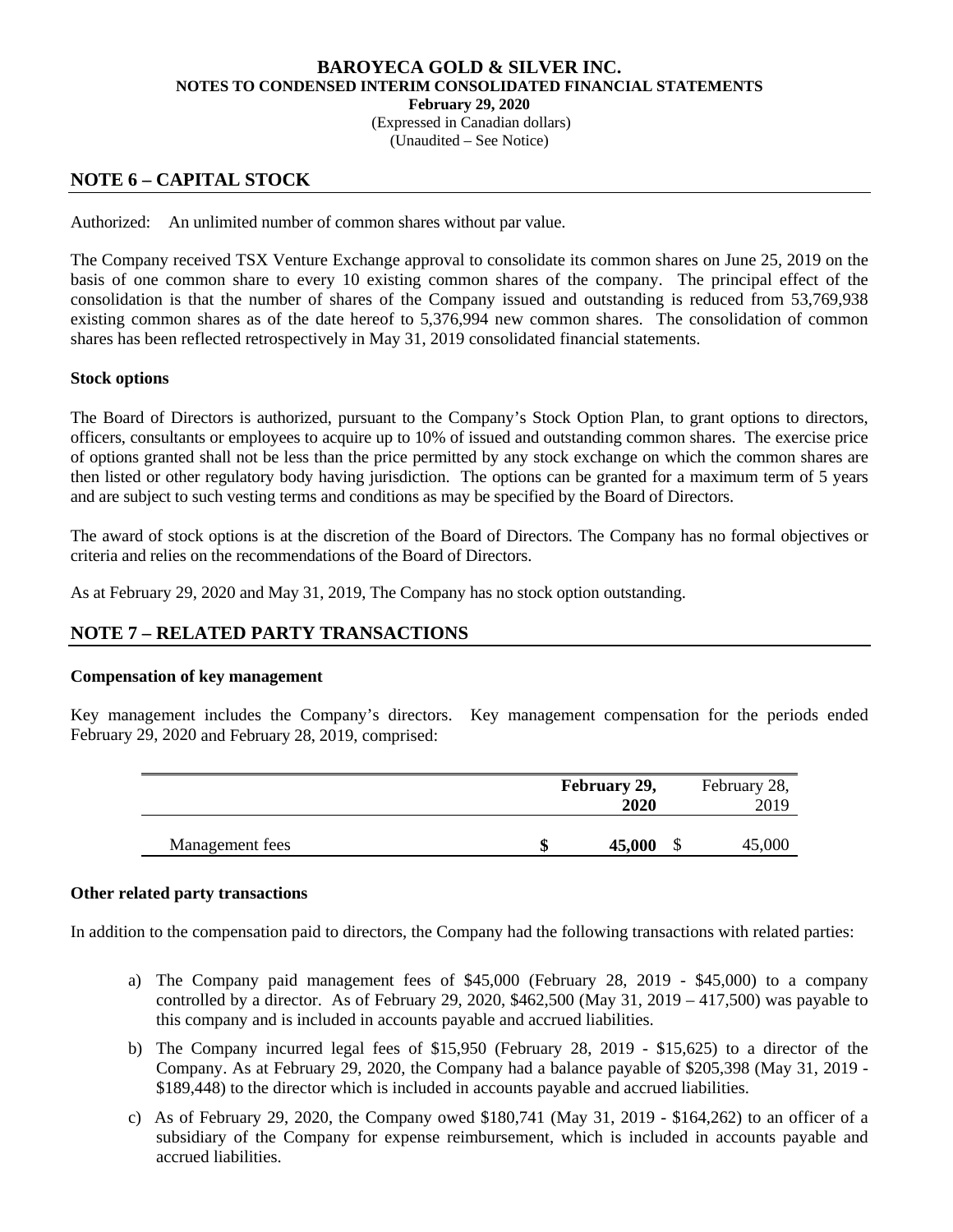(Expressed in Canadian dollars) (Unaudited – See Notice)

# **NOTE 7 – RELATED PARTY TRANSACTIONS – CONT'D**

- d) As at February 29, 2020, the Company owed \$2,971 (May 31, 2019 \$2,971) to directors of the Company, which is included in accounts payable and accrued liabilities.These amounts are non-interest bearing, unsecured and have no fixed terms of repayment.
- e) As at February 29, 2020, the Company owed \$259,112 (May 31, 2019 \$231,248) to a director of the Company for expense reimbursement, and is included in accounts payable and accrued liabilities.
- f) As of February 29, 2020, the Company owed \$483 (May 31, 2019 \$483) to a former director of the Company, who resigned on September 28, 2012, which is included in accounts payable and accrued liabilities.
- g) The long-term loan payable as at February 29, 2020 of \$369,298 (May 31, 2019 \$371,993) was arranged through a partnership of individuals which includes a director of the Company. As February 29, 2020, \$464,595 (May 31, 2019 - \$425,918) was owing for accrued interest, participation fee, and loan fee, and is included in accounts payable and accrued liabilities. Refer to Notes 9 and 10 for additional information.
- h) As of February 29, 2020, a company controlled by a director of the Company has advanced \$25,598 (May 31, 2019 - \$16) in the form of a line of credit which has been used for exploration and evaluation assets. The outstanding balance bears interest at 18% per annum and is repayable on demand.

Other than the items g) and h) above, amounts due to/from related parties are non-interest bearing, unsecured and have no fixed terms of repayment.

# **NOTE 8 – ACCOUNTS PAYABLE AND ACCRUED LIABILITIES**

|                                 | February 29,<br>2020 | May 31,<br>2019 |
|---------------------------------|----------------------|-----------------|
| Trade accounts payable          | \$<br>1,231,421      | 1,150,450       |
| Accrued liabilities             | 53,260               | 57,260          |
| Due to related parties (Note 7) | 1,575,800            | 1,431,830       |
|                                 | \$<br>2,860,481      | 2,639,540       |

### **NOTE 9 – FINANCIAL RISK FACTORS**

The Company's risk exposures and the impact on the Company's financial instruments are summarized below:

The fair value of the Company's amounts receivable, due from related parties, accounts payable and accrued liabilities, advance payable and line of credit approximate carrying value due to their short terms to maturity, which is the amount recorded on the consolidated statement of financial position. The company's loan payable is recorded at amortized cost, and the Company's cash is recorded at fair value using Level 1 quoted prices in active markets for identical assets or liabilities.

### *Credit risk*

Credit risk is the risk of loss associated with counterparty's inability to fulfil its payment obligations. Cash is held in major financial institutions and the major component of amounts receivable is GST/HST receivable from the government of Canada. Accordingly, the Company believes it has no significant credit risk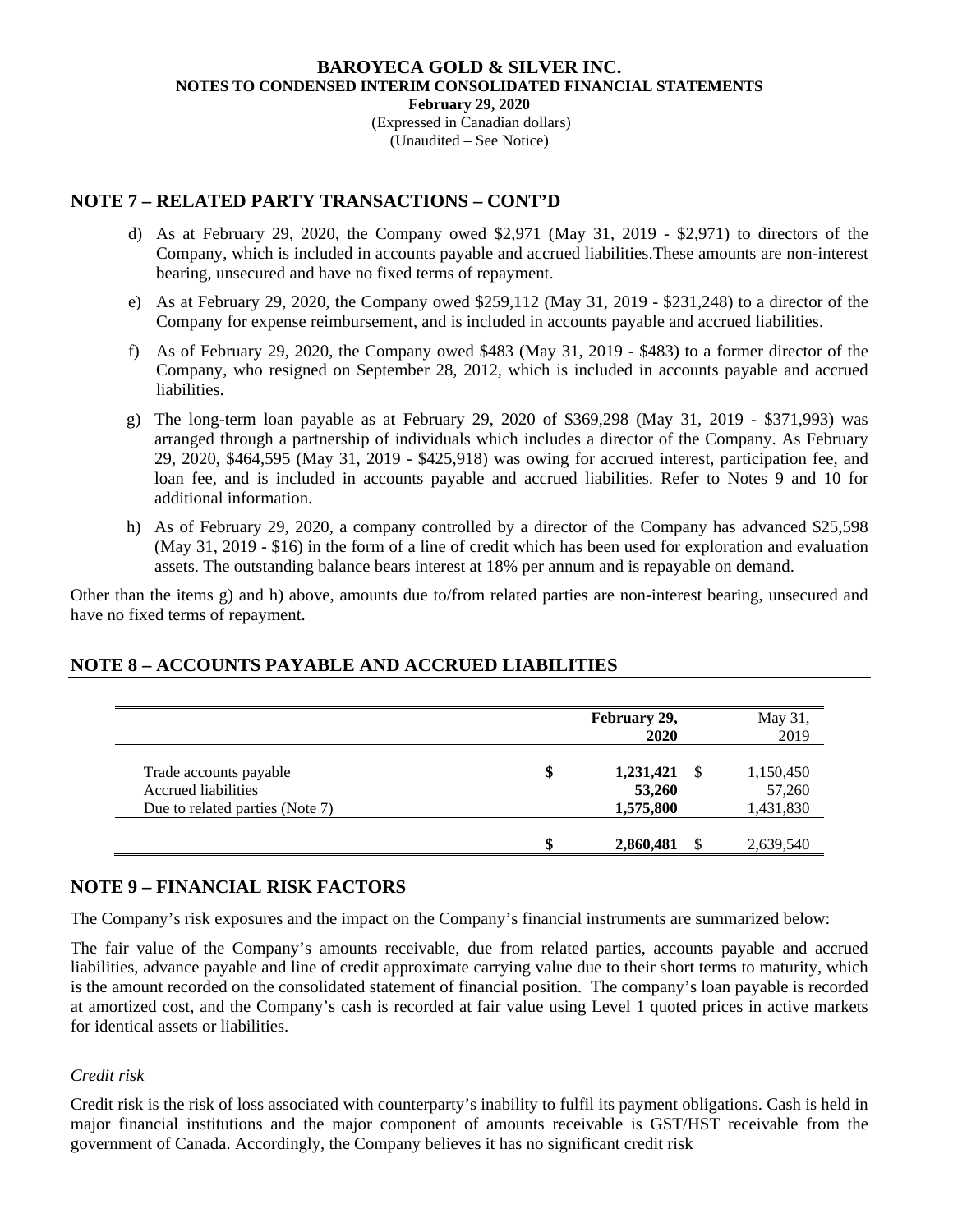(Expressed in Canadian dollars) (Unaudited – See Notice)

# **NOTE 9 – FINANCIAL RISK FACTORS – CONT'D**

### *Liquidity risk*

Liquidity risk arises through the excess of financial obligations over available financial assets due at any point in time. The Company's approach to managing liquidity risk is to ensure that it will have sufficient liquidity to meet liabilities when due. As at February 29, 2020, the Company had a cash balance of \$2,247 (May 31, 2019 - \$16,120) to settle current liabilities of \$3,275,377 (May 31, 2019 - \$3,031,549). All of the Company's accounts payable and accrued liabilities have contractual maturities of 30 days or due on demand and are subject to normal trade terms.

The Company has historically relied on equity and debt financings to satisfy its capital requirements and will continue to depend heavily upon equity capital, sale of existing gravel (Note 5) and debt to finance its activities. There can be no assurance the Company will be able to obtain the required financing in the future on acceptable terms. The ability of the Company to arrange additional financing in the future will depend, in part, on the prevailing market conditions.

### *Market risk*

Market risk is the risk of loss that may arise from changes in market factors such as interest rates, foreign exchange rates, and commodity and equity prices. As at February 29, 2020, the carrying value of the financial instruments approximates their fair values.

a) Foreign currency risk

The Company is exposed to foreign currency risk on fluctuations related to cash, accounts receivable, accounts payable and accrued liabilities, and loan payable that are denominated in Mexican Pesos and US dollars. The Company does not use derivative instruments to reduce its exposure to foreign currency risk nor has it entered into foreign exchange contracts to hedge against gains or losses from foreign exchange fluctuations. A 10% change in the foreign exchange rate would affect net income for the period by approximately \$63,000 (May 31, 2019 - \$216,000).

b) Price risk

The Company is exposed to price risk with respect to commodity and equity prices. Equity price risk is defined as the potential adverse impact on the Company's earnings due to movements in individual equity prices or general movements in the level of the stock market. Commodity price risk is defined as the potential adverse impact on earnings and economic value due to commodity price movements and volatilities. The Company closely monitors commodity prices of commodities, individual equity movements, and the stock market to determine the appropriate course of action to be taken by the Company.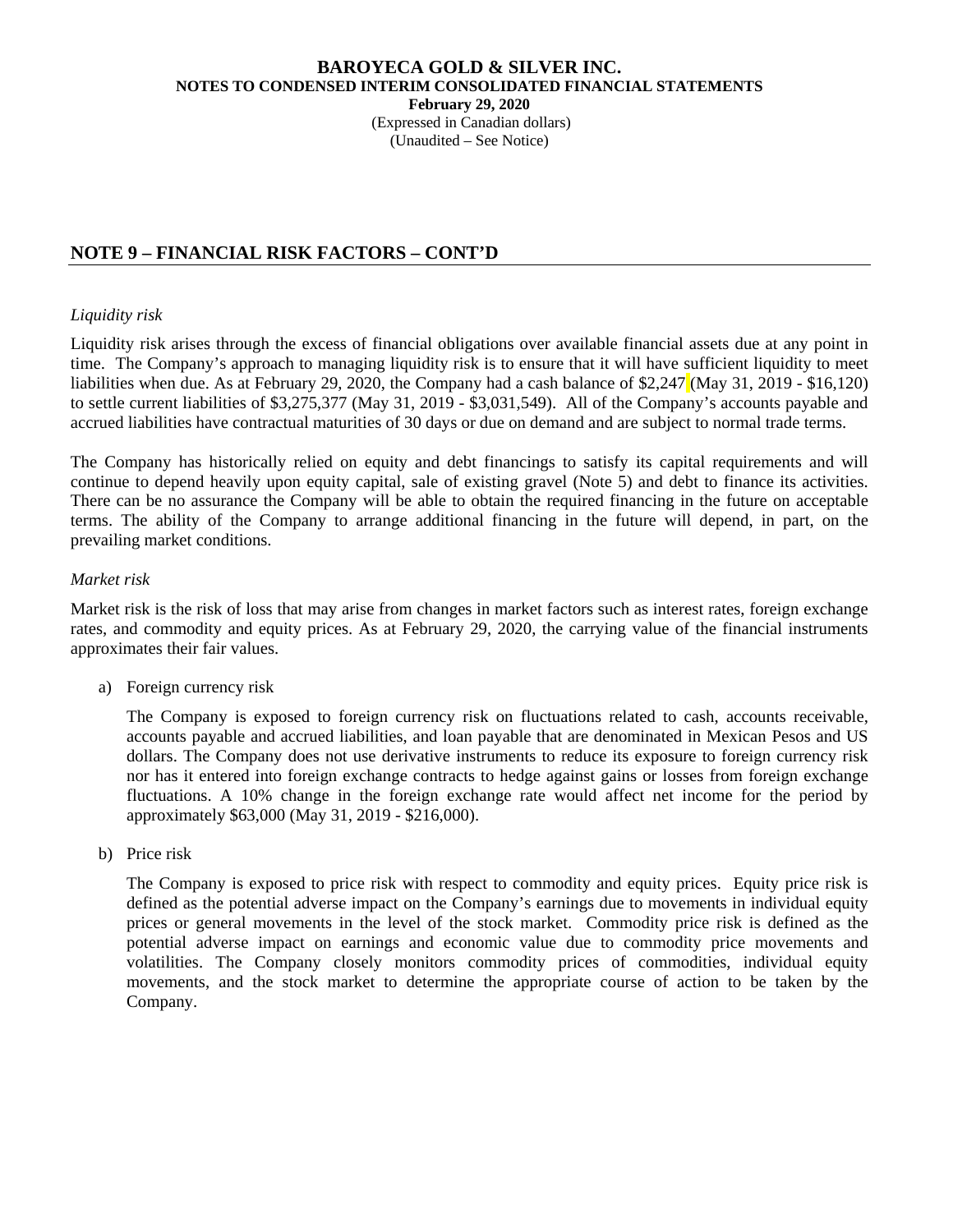(Expressed in Canadian dollars) (Unaudited – See Notice)

### **NOTE 10 – CAPITAL MANAGEMENT**

The Company's primary objectives in capital management are to safeguard the Company's ability to continue as a going concern in order to provide returns for shareholders and to maintain sufficient funds to finance the exploration and evaluation of its mineral property interests. Capital is comprised of the Company's shareholders' equity. As at February 29, 2020, the shareholders' deficiency was \$(2,629,541) (May 31, 2019 - \$(2,467,399). The Company manages its capital structure to maximize its financial flexibility making adjustments to it in response to changes in economic conditions and the risk characteristics of the underlying assets and business opportunities. The Company does not presently utilize any quantitative measures to monitor its capital and is not subject to externally imposed capital requirements. There were no changes in the Company's approach to capital management during the three months ended February 28, 2020.

# **NOTE 11 – SUPPLEMENTAL DISCLOSURE WITH RESPECT TO CASH FLOW**

|                                                                                          | February 29,<br>2020 |    | Changes in the<br>period | <b>May 31,</b><br>2019 |
|------------------------------------------------------------------------------------------|----------------------|----|--------------------------|------------------------|
| Exploration and evaluation costs included in<br>accounts payable and accrued liabilities | \$<br>821,460        | -S | 88,695 \$                | 732.765                |
| Line of credit used for exploration and evaluation<br>assets                             | 25,598               |    | 25,582                   | 16                     |

# **NOTE 12 – LOAN PAYABLEAND ITS RELATED FINANCE COST**

In July 2013, Tombstone Resources Inc. ("the Borrower") finalized the terms of the loan agreement for up to US\$300,000, of which a total of US\$275,000 was received. The loans were from a partnership of individuals of which a director of the Company is the manager and are secured by the assets of, and promissory notes issued by, Tombstone Resources Inc. and Tombstone Gold & Silver Inc. (the "Tombstone subsidiaries").The loans bear interest at 12% per annum with interest paid monthly. In the event that Borrower fails to make any payment of interest or principal when due, the interest rate shall increase immediately to 15% per annum and shall remain at 15% until all amounts due under this loan agreement have been paid in full. Principal payments are to be paid each June in an amount equal to 20% of net operating cash flow of the Borrower (which includes the accounts of Tombstone Gold & Silver Inc.) less interest expense and loan participation payments for the fiscal year ended May 31 of each year. Participation payments are payable to the lender at a rate equal to 10% of gross sales of the Borrower for the year, which rate will be reduced as loan repayments are made. The outstanding balance shall be fully repaid on the maturity date of June 30, 2018. The loan has been converted into a due on demand loan on maturity date of June 30, 2018. An additional loan fee of US\$11,000 was also charged to Statements of Operations during the year ended May 31, 2019 in order for the loan to be continued as a due on demand loan.

| Principal balance of loan payable<br>Foreign exchange rate as at February 29, 2020 | US    | \$275,000<br>X 1.3429 |
|------------------------------------------------------------------------------------|-------|-----------------------|
|                                                                                    | CDN\$ | 369,298               |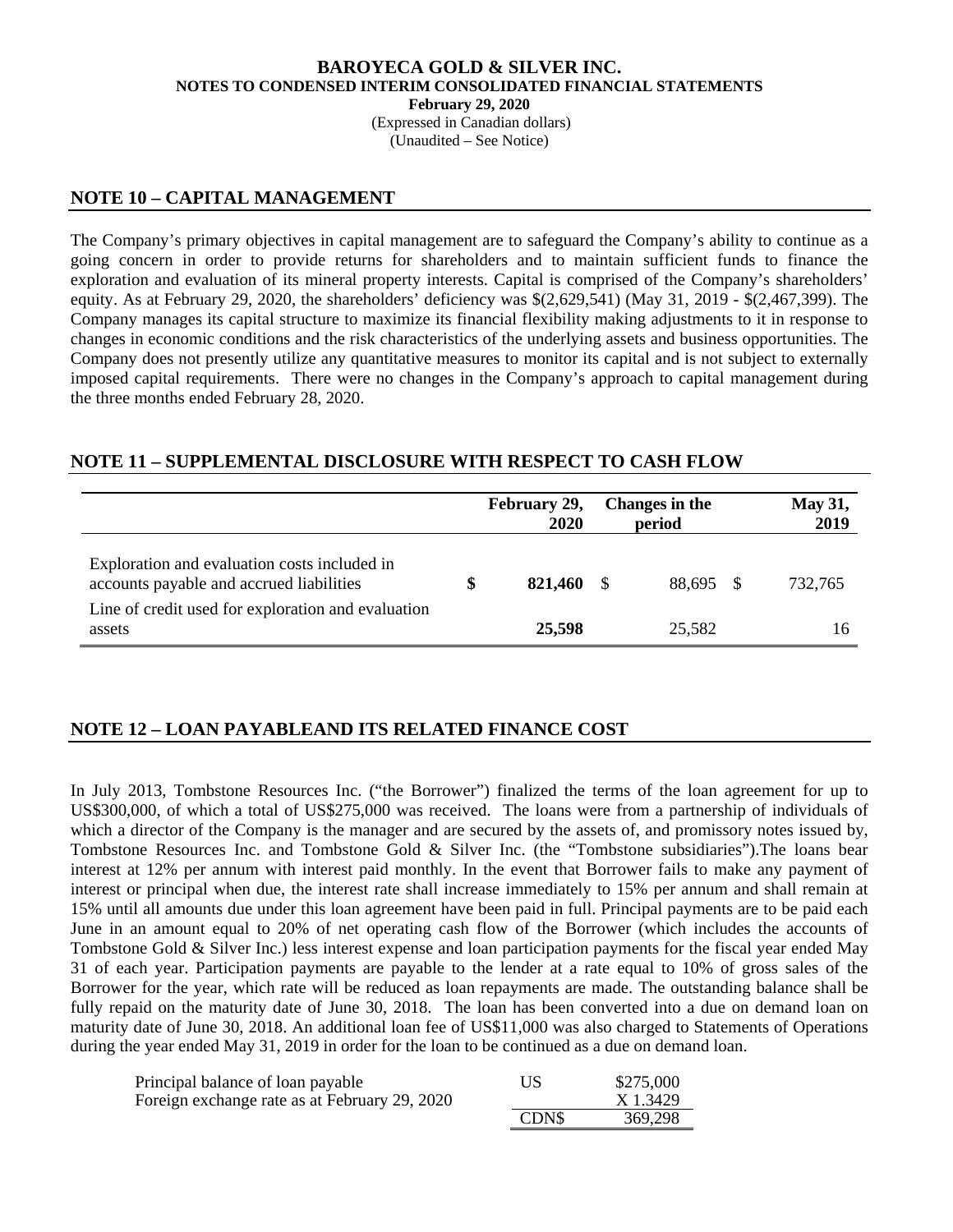#### **BAROYECA GOLD & SILVER INC. NOTES TO CONDENSED INTERIM CONSOLIDATED FINANCIAL STATEMENTS February 29, 2020**  (Expressed in Canadian dollars)

(Unaudited – See Notice)

### **NOTE 13 – FINANCE COSTS**

The Company's finance cost consists of the following for the nine month period ended:

|                                                  | February 29,<br>2020 |                 |  | February 28,<br>2019 |
|--------------------------------------------------|----------------------|-----------------|--|----------------------|
| Loan participation cost<br>Loan interest expense | S                    | 8,757<br>32,312 |  | 9,182<br>34,754      |
|                                                  | \$                   | 41,069          |  | 43,936               |

### **NOTE 14 – ADVANCE PAYABLE**

The advance payable does not bear interest and has no specific terms for repayment.

### **NOTE 15 – IMPAIRMENT**

In December 2017, the Company signed an option agreement whereby the other party can earn up to a 75% interest in the Tombstone mineral properties (note 5). Based on the total amount of cash and shares to be paid by the other company to earn its interest, the Company has re-valued its Tombstone property and recorded an impairment loss on the property.

|                                                 | February 29, |                          |  | May 31, |  |
|-------------------------------------------------|--------------|--------------------------|--|---------|--|
|                                                 | 2020         |                          |  | 2019    |  |
|                                                 |              |                          |  |         |  |
| Impairment of exploration and evaluation assets |              | $\overline{\phantom{a}}$ |  | 191.122 |  |

### **NOTE 16 – SEGMENTED INFORMATION**

The Company's principal activity is the exploration and development of mineral properties. The Company's resource properties are located in Mexico and United States (Note 5).

|                                   | February 29,<br>2020 |               | May 31,<br>2019 |
|-----------------------------------|----------------------|---------------|-----------------|
| Identifiable Assets:              |                      |               |                 |
| Equipment                         |                      |               |                 |
| <b>United States</b>              | \$<br>18,599         |               | \$21,576        |
| Exploration and evaluation assets |                      |               |                 |
| <b>United States</b>              | \$<br>608,249        | S             | 500,000         |
|                                   | \$<br>626,848        | <sup>\$</sup> | 521,576         |